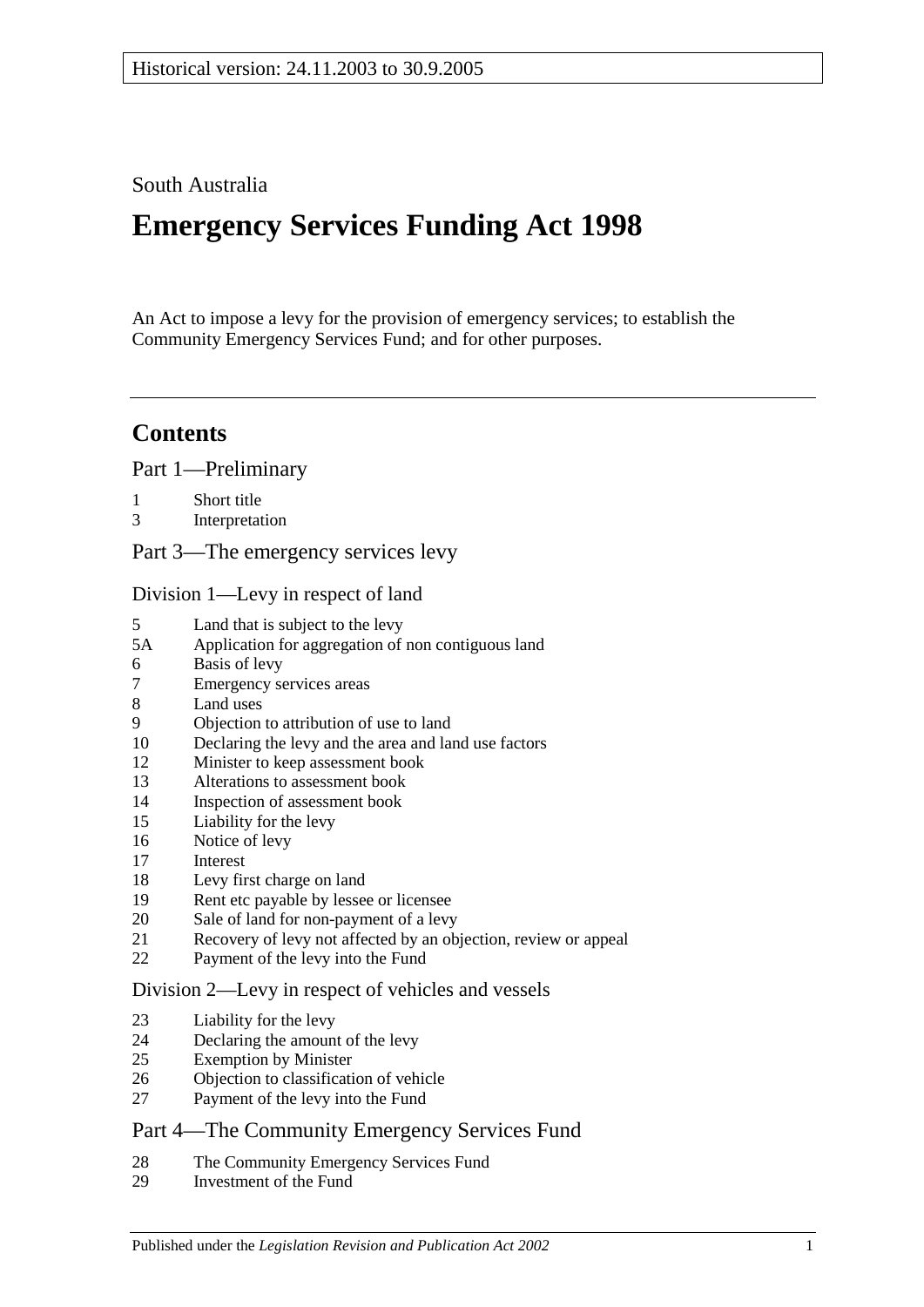30 [Accounts](#page-17-1)

[Part 5—Miscellaneous](#page-17-2)

- 31 [Minister may delegate](#page-17-3)<br>32 Service of notices
- 32 [Service of notices](#page-17-4)<br>33 Remission of levie
- 33 [Remission of levies by regulation](#page-18-0)<br>33A Recouping money lost on aggrega
- [Recouping money lost on aggregation of non contiguous land](#page-18-1)
- 34 [Regulations](#page-18-2)

#### [Schedule 1—Emergency services areas](#page-19-0)

- 1 [Greater Adelaide](#page-19-1)<br>2 Regional Area 1
- [Regional Area 1](#page-19-2)

#### [Schedule 2—Transitional provisions](#page-20-0)

- 4 [Reimbursement by insurers to policy holders](#page-20-1)<br>4A Report on changes to insurance premiums
- 4A [Report on changes to insurance premiums](#page-20-2)<br>5 The Emergency Services Funding Transiti
- 5 [The Emergency Services Funding Transitional Advisory Committee](#page-20-3)
- 6 [Crown to be taken to be owner of certain land](#page-22-0)

[Legislative history](#page-23-0)

## <span id="page-1-0"></span>**The Parliament of South Australia enacts as follows:**

# **Part 1—Preliminary**

## <span id="page-1-1"></span>**1—Short title**

This Act may be cited as the *Emergency Services Funding Act 1998*.

#### <span id="page-1-5"></span><span id="page-1-2"></span>**3—Interpretation**

(1) In this Act, unless the contrary intention appears—

*the area factor* means the factor for each of the emergency services areas declared by notice under [section](#page-7-1) 10;

*contiguous land*—see [subsections](#page-3-3) (2) an[d \(3\);](#page-3-4)

<span id="page-1-3"></span>*emergency service* means—

- (a) a service of the kind provided by—
	- (i) the Country Fire Service;
	- (ii) the South Australian Metropolitan Fire Service;
	- (iii) the State Emergency Service South Australia;
	- (iv) Surf Life Saving South Australia Inc.;
	- (v) a body or organisation that is a member of Volunteer Marine Rescue S.A. Incorporated; or
- <span id="page-1-4"></span>(b) a service provided by the South Australian Police Department—
	- (i) of a kind referred to i[n paragraph](#page-1-3) (a); or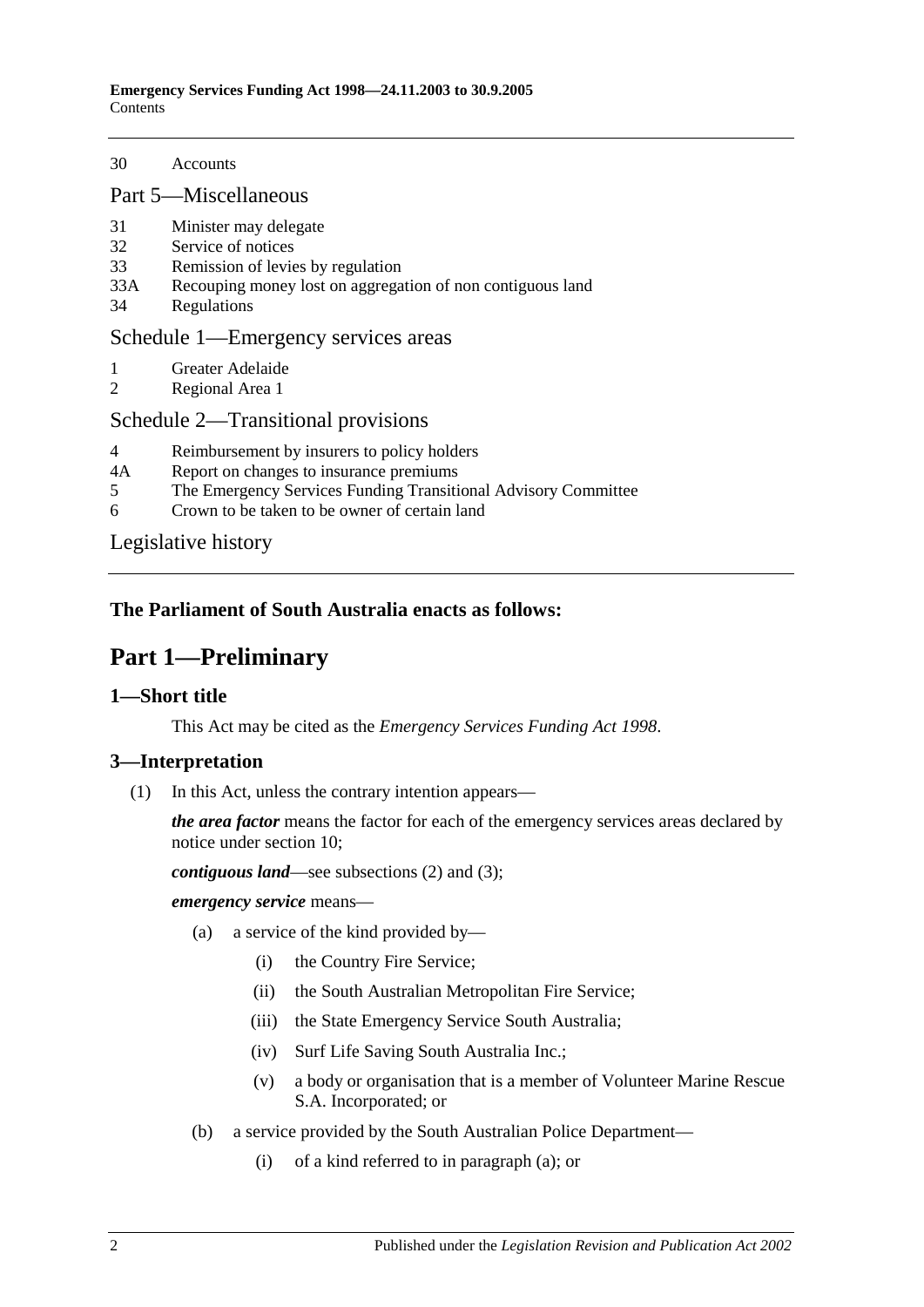- (ii) to assist a body or organisation referred to i[n paragraph](#page-1-3) (a) in providing such a service; or
- (c) a service or other activity incidental or related to a service of a kind referred to in [paragraphs](#page-1-3) (a) or [\(b\);](#page-1-4)

*emergency services area* means an area prescribed by or under [section](#page-6-0) 7;

*the Fund* means the Community Emergency Services Fund established by this Act;

*the land use factor* means the factor for each of the land uses referred to in [section](#page-6-2) 8(1) declared by notice under [section](#page-7-1) 10;

*Motor Accident Commission* means the Motor Accident Commission continued in existence by the *[Motor Accident Commission Act](http://www.legislation.sa.gov.au/index.aspx?action=legref&type=act&legtitle=Motor%20Accident%20Commission%20Act%201992) 1992*;

*motor vehicle* means a motor vehicle that is required to be registered under the *[Motor](http://www.legislation.sa.gov.au/index.aspx?action=legref&type=act&legtitle=Motor%20Vehicles%20Act%201959)  [Vehicles Act](http://www.legislation.sa.gov.au/index.aspx?action=legref&type=act&legtitle=Motor%20Vehicles%20Act%201959) 1959*;

*owner* of land means—

- (a) where the land has been granted in fee simple—
	- (i) in the case of land that is subject to a life estate—the holder of the life estate;
	- (ii) in any other case—the holder of the estate in fee simple in the land;
- (b) in relation to dedicated land within the meaning of the *[Crown Lands Act](http://www.legislation.sa.gov.au/index.aspx?action=legref&type=act&legtitle=Crown%20Lands%20Act%201929) 1929* that has not been granted in fee simple but which is under the care, control and management of a Minister, body or other person—the Minister, body or other person;
- (c) in relation to land dedicated by or under any other Act being land that has not been granted in fee simple but which is under the care, control and management of a Minister, body or other person—the Minister, body or other person;
- <span id="page-2-1"></span>(d) where the land is unalienated land of the Crown—the Crown;
- <span id="page-2-0"></span>(e) where the land is held from the Crown under lease, licence or agreement to purchase—
	- (i) if the lease, licence or agreement confers a right to occupy the land—the person entitled to the right of occupation;
	- (ii) in any other case—the Crown,

and includes any person who has arrogated to himself or herself (whether lawfully or unlawfully) the rights of an owner of the land;

*vessel* means a vessel that is required to be registered under the *[Harbors and](http://www.legislation.sa.gov.au/index.aspx?action=legref&type=act&legtitle=Harbors%20and%20Navigation%20Act%201993)  [Navigation Act](http://www.legislation.sa.gov.au/index.aspx?action=legref&type=act&legtitle=Harbors%20and%20Navigation%20Act%201993) 1993*.

(1a) Where unalienated land of the Crown is held from the Crown under a licence, the ownership of the land for the purposes of this Act will be determined in accordance with [paragraph](#page-2-0) (e) of the definition of *owner* in [subsection](#page-1-5) (1) and not in accordance with [paragraph](#page-2-1) (d) of that definition.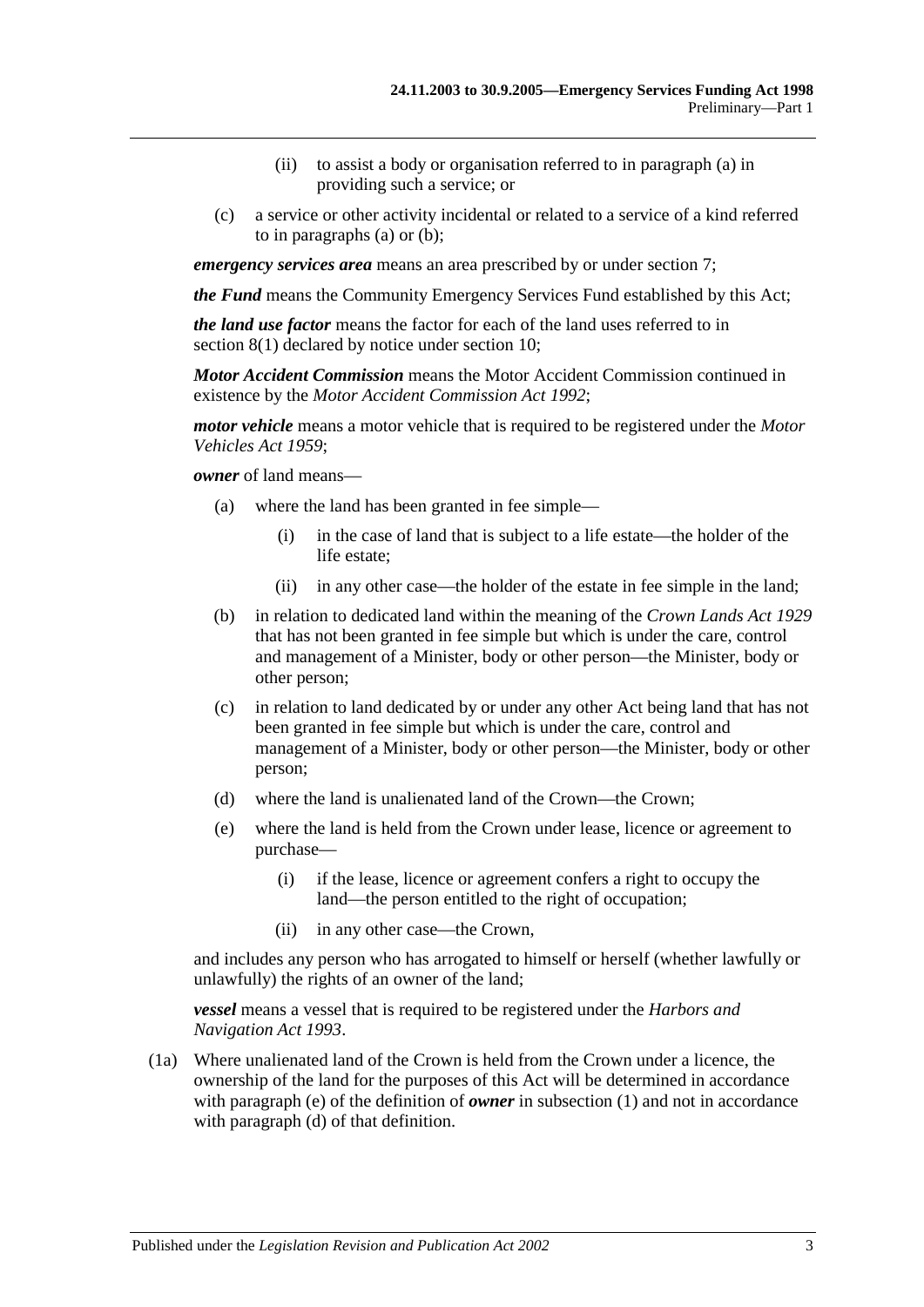- <span id="page-3-3"></span>(2) For the purposes of this Act, pieces of land will be taken to be contiguous if they abut one another at any point or if they are separated only by—
	- (a) a street, road, lane, footway, court, railway, thoroughfare or travelling stock route; or
	- (b) a reserve or other similar open space dedicated for public purposes.
- <span id="page-3-4"></span>(3) For the purposes of [subsection](#page-3-3) (2) pieces of land will be taken to be separated by intervening land if a line projected at right angles from any point on the boundary of one of them with the intervening land would intersect a boundary of the other with the intervening land.
- (4) A reference in this Act to the use of land is a reference to the predominant use of the land.

# <span id="page-3-0"></span>**Part 3—The emergency services levy**

## <span id="page-3-1"></span>**Division 1—Levy in respect of land**

## <span id="page-3-2"></span>**5—Land that is subject to the levy**

- (1) Subject to this Division, an emergency services levy may be assessed by the Minister against all land in the State in respect of each financial year.
- <span id="page-3-7"></span>(2) The levy may be assessed against—
	- (a) any piece or section of land subject to separate ownership or occupation; or
	- (b) any aggregation of contiguous land subject to the same ownership or occupation; or
	- (c) any aggregation of land pursuant to [subsection](#page-3-5) (2a).
- <span id="page-3-6"></span><span id="page-3-5"></span>(2a) Where two or more pieces or sections of land or aggregations of contiguous land are not contiguous they may be aggregated for the purposes of [subsection](#page-3-6)  $(2)(c)$  if—
	- (a) the owner or occupier of all of the land concerned is the same person; and
	- (b) all of the land is used to carry on the business of primary production and is managed as a single unit for that purpose; and
	- (c) all of the land is either situated in the area of the same council under the *[Local Government Act](http://www.legislation.sa.gov.au/index.aspx?action=legref&type=act&legtitle=Local%20Government%20Act%201934) 1934* or is situated in a part of the State that is not in the area of a council.
- (3) Where land that is subject to separate assessment in accordance with [subsection](#page-3-7) (2) is situated partly in one emergency services area and partly in another, the levy may be separately assessed against the parts of the land situated in different areas.
- (4) Where different parts of land that is subject to separate assessment in accordance with [subsection](#page-3-7) (2) are used for different purposes referred to in [section](#page-6-1) 8, the levy may be separately assessed against each of those parts.
- (5) Where land is divided by a strata plan under the *[Strata Titles Act](http://www.legislation.sa.gov.au/index.aspx?action=legref&type=act&legtitle=Strata%20Titles%20Act%201988) 1988*
	- (a) the levy will be assessed against the units but not against the common property; but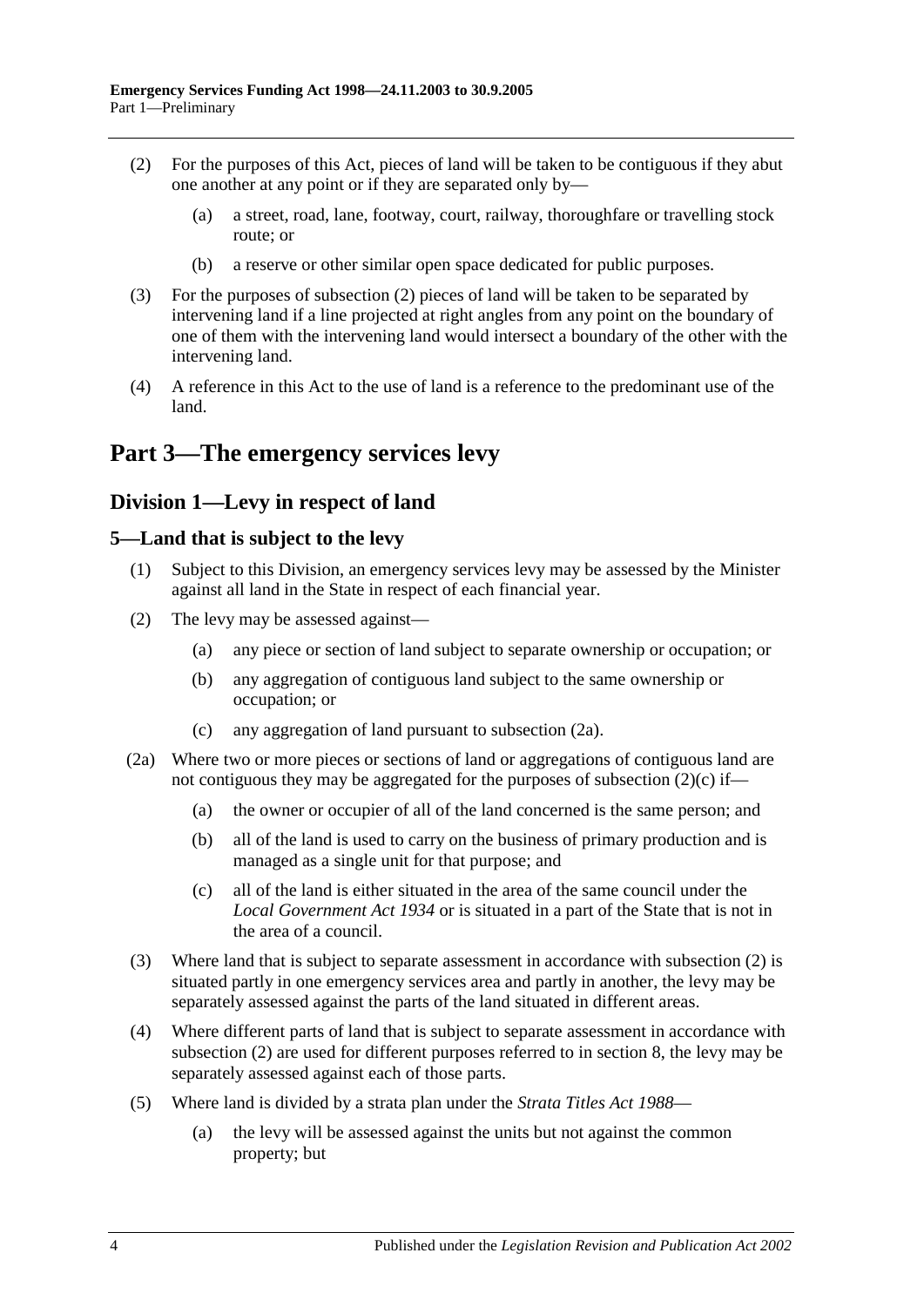- (b) the equitable interest in the common property that attaches to each unit will be regarded, for the purpose of valuation, as part of the unit.
- (6) Where land is divided by a primary, secondary or tertiary plan of community division under the *[Community Titles Act](http://www.legislation.sa.gov.au/index.aspx?action=legref&type=act&legtitle=Community%20Titles%20Act%201996) 1996*—
	- (a) in the case of the division of land by a primary plan—the levy will be assessed against the primary lots that are not divided by a secondary plan and against the development lot or lots (if any);
	- (b) in the case of the division of land by a secondary plan—the levy will be assessed against the secondary lots that are not divided by a tertiary plan and against the development lot or lots (if any);
	- (c) in the case of the division of land by a tertiary plan—the levy will be assessed against the tertiary lots and the development lot or lots (if any).
- <span id="page-4-1"></span><span id="page-4-0"></span>(7) Where land is divided by a primary, secondary or tertiary plan of community division under the *[Community Titles Act](http://www.legislation.sa.gov.au/index.aspx?action=legref&type=act&legtitle=Community%20Titles%20Act%201996) 1996*—
	- (a) in the case of the division of land by a primary plan—where the use of the common property or part of it is, in the opinion of the Valuer-General, reasonably incidental to the use of one or more of the primary lots, the levy will not be assessed against the common property, or that part of it, but the interest in the common property, or that part of it, that attaches to each primary lot will be regarded for the purposes of valuation as part of the lot;
	- (b) in the case of the division of land by a secondary plan—where the use of the common property or part of it is, in the opinion of the Valuer-General, reasonably incidental to the use of one or more of the secondary lots, the levy will not be assessed against the common property, or that part of it, but the interest in the common property, or that part of it, (and in the common property of the primary scheme referred to in [paragraph](#page-4-0) (a) (if any)) that attaches to each secondary lot will be regarded for the purposes of valuation as part of the lot;
	- (c) in the case of the division of land by a tertiary plan—where the use of the common property or part of it is, in the opinion of the Valuer-General reasonably incidental to the use of one or more of the tertiary lots, the levy will not be assessed against the common property, or that part of it, but the interest in the common property, or that part of it, (and in the common property of the primary and secondary schemes referred to in [paragraphs](#page-4-0) (a) and [\(b\)](#page-4-1) (if any)) that attaches to each tertiary lot will be regarded for the purposes of valuation as part of the lot.
- (8) Where land is divided by a primary, secondary or tertiary plan of community division under the *[Community Titles Act](http://www.legislation.sa.gov.au/index.aspx?action=legref&type=act&legtitle=Community%20Titles%20Act%201996) 1996* and the use of common property or any part of it is not, in the opinion of the Valuer-General, reasonably incidental to the use of any of the community lots, the levy will be assessed against the common property or that part of it and the relevant community corporation is liable for the levy as though it were the owner of the common property.
- (9) If a valuation of land subject to separate assessment under this Act has not been made or adopted by the Valuer-General under the *[Valuation of Land Act](http://www.legislation.sa.gov.au/index.aspx?action=legref&type=act&legtitle=Valuation%20of%20Land%20Act%201971) 1971*, the Valuer-General must make or adopt a valuation of that land under that Act.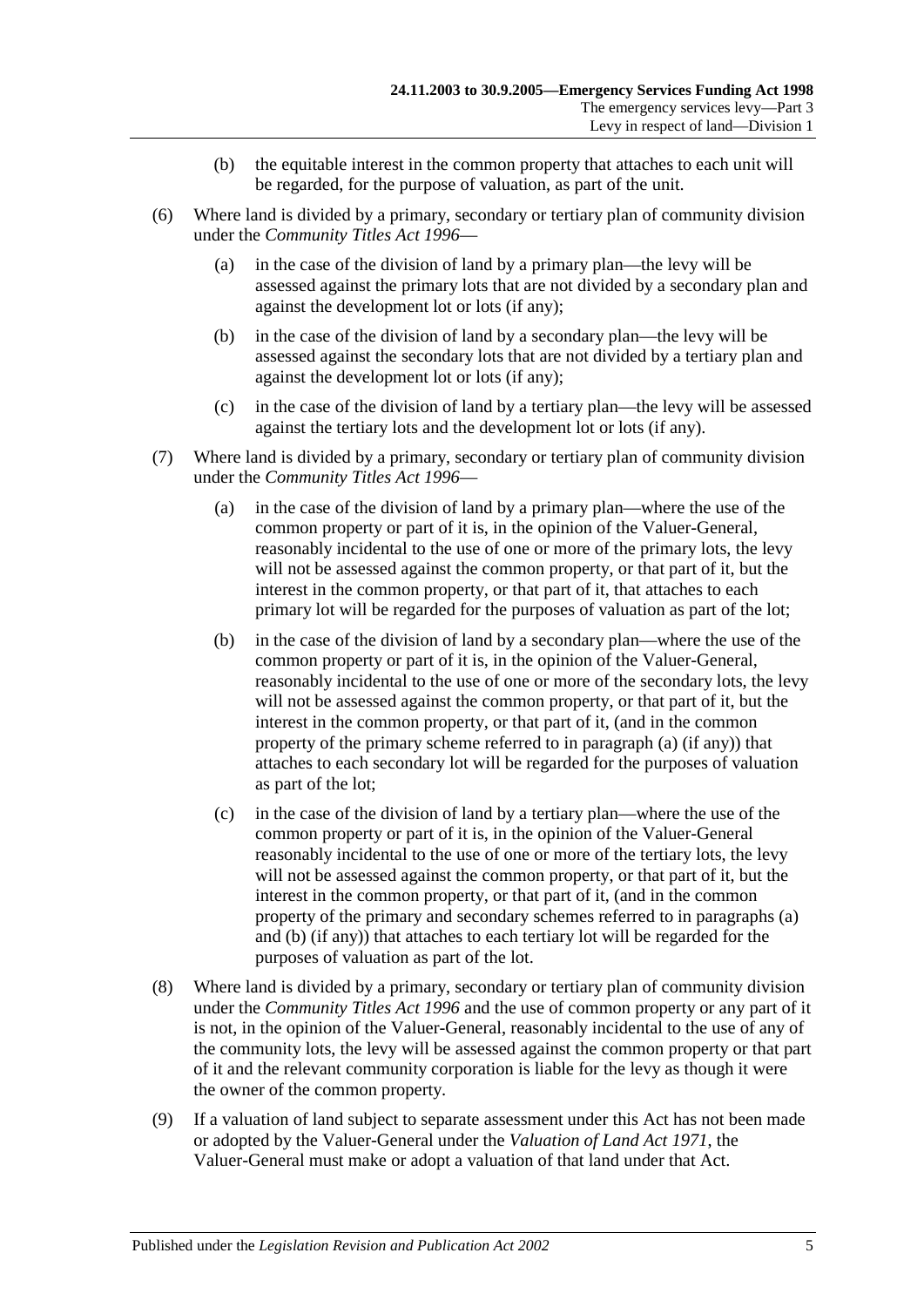(10) Residential land held from the South Australian Housing Trust under a lease, licence or agreement to purchase is exempt from the imposition of a levy under this Division.

## <span id="page-5-0"></span>**5A—Application for aggregation of non contiguous land**

- (1) The owner or occupier of land may apply to the Minister for the aggregation of non contiguous land for the purposes of [section](#page-3-6) 5(2)(c).
- (2) The application must—
	- (a) be in writing; and
	- (b) be received by the Minister on or before 31 March immediately preceding the first financial year to which the aggregation of the land will relate (an application in respect of the 1999/2000 financial year must be received on or before 30 November 1999).
- (3) The applicant must provide the Minister with such information and evidence as the Minister reasonably requires to consider the application.
- <span id="page-5-2"></span>(4) The Minister must serve notice of his or her decision on the applicant and, if the application is refused, the notice must include the Minister's reasons for refusing the application.
- (5) An applicant may appeal against the Minister's refusal to the Administrative and Disciplinary Division of the District Court.
- (6) The appeal must be made within 28 days after the notice is served on the applicant under [subsection](#page-5-2) (4).
- (7) If the basis on which land is aggregated for assessment purposes under [section](#page-3-6)  $5(2)(c)$ ceases to exist, the owner of the land must immediately inform the Minister of that fact.

Maximum penalty: \$2 500.

## <span id="page-5-5"></span><span id="page-5-1"></span>**6—Basis of levy**

- <span id="page-5-4"></span><span id="page-5-3"></span>(1) A levy may consist of—
	- (a) an amount payable in respect of each dollar of the value of land subject to assessment under this Act; or
	- (b) a fixed charge; or
	- (c) two separate components, one being the amount referred to in [paragraph](#page-5-3) (a) and the other a fixed charge under [paragraph](#page-5-4) (b).
- <span id="page-5-6"></span>(2) The value of the land for the purposes of [subsection](#page-5-5) (1) is determined by multiplying its capital value by the area factor and the land use factor for the land.
- (3) The capital value of land for the purposes of [subsection](#page-5-6) (2) is the capital value of the land as at 1 July in the financial year to which the levy relates determined or adopted by the Valuer-General under the *[Valuation of Land Act](http://www.legislation.sa.gov.au/index.aspx?action=legref&type=act&legtitle=Valuation%20of%20Land%20Act%201971) 1971*.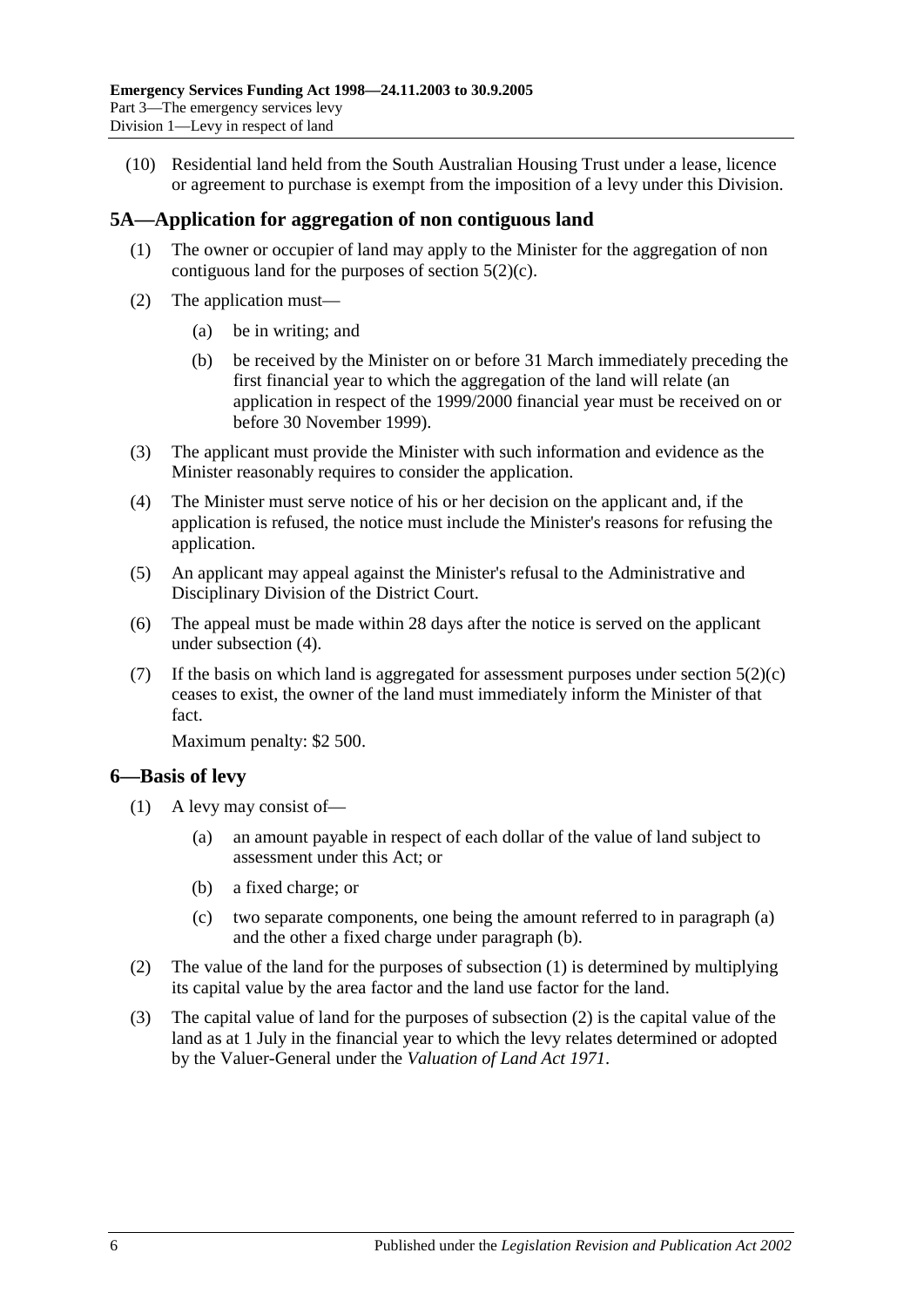#### <span id="page-6-0"></span>**7—Emergency services areas**

- (1) The State is divided into the following emergency services areas for the purpose of determining the area factor:
	- (a) "Greater Adelaide" being the combined areas of the councils listed in [Schedule 1](#page-19-0) comprising Metropolitan Adelaide and the Adelaide hills;
	- (b) "Regional area 1" being the areas of the cities and towns listed i[n Schedule 1;](#page-19-0)
	- (c) "Regional area 2" being that part of the State that is within the area of a council but is not part of Greater Adelaide or Regional area 1;
	- (d) "Regional area 3" being that part of the State that is not within the area of a council.
- (2) The Governor may, by proclamation—
	- (a) revoke one or more of the areas into which the State is divided by this section (or by a proclamation under this subsection) and reconstitute the part of the State affected as one or more emergency services areas for the purposes of this Act; or
	- (b) vary the boundaries of two or more emergency services areas.
- (3) For the purposes of determining the amount of the levy payable in respect of land, the land will be taken to be situated in the emergency services area in which it was situated on 1 July in the financial year to which the levy relates.

#### <span id="page-6-2"></span><span id="page-6-1"></span>**8—Land uses**

- <span id="page-6-5"></span><span id="page-6-4"></span><span id="page-6-3"></span>(1) The following land uses are prescribed for the purposes of determining the land use factor:
	- (a) commercial;
	- (b) industrial;
	- (c) residential;
	- (d) rural;
	- (e) all uses other than those referred to in [paragraphs](#page-6-3) (a), [\(b\),](#page-6-4) [\(c\)](#page-6-5) or [\(d\).](#page-6-6)
- <span id="page-6-6"></span>(2) Land will be taken to be used for one of the purposes referred to in [subsection](#page-6-2) (1) if, in the opinion of the Valuer-General, it is being predominantly used for that purpose on the relevant day.
- (3) Land (except vacant land) that was not being used on the relevant day will be taken to be used for the purpose for which it was last used on a continuing basis.
- (4) Vacant land that is not used for any purpose and that would not, but for this subsection, fall within [paragraph](#page-6-6) (d) of [subsection](#page-6-2) (1) will be taken to fall within that paragraph whether it is situated in a rural area or in any other part of the State.
- (5) In this section—

*commercial* use of land means a use of land defined by the Local Government Regulations as *commercial shop*, *commercial office* or *commercial other*;

*industrial* use of land means a use of land defined by the Local Government Regulations as *industry light* or *industry other*;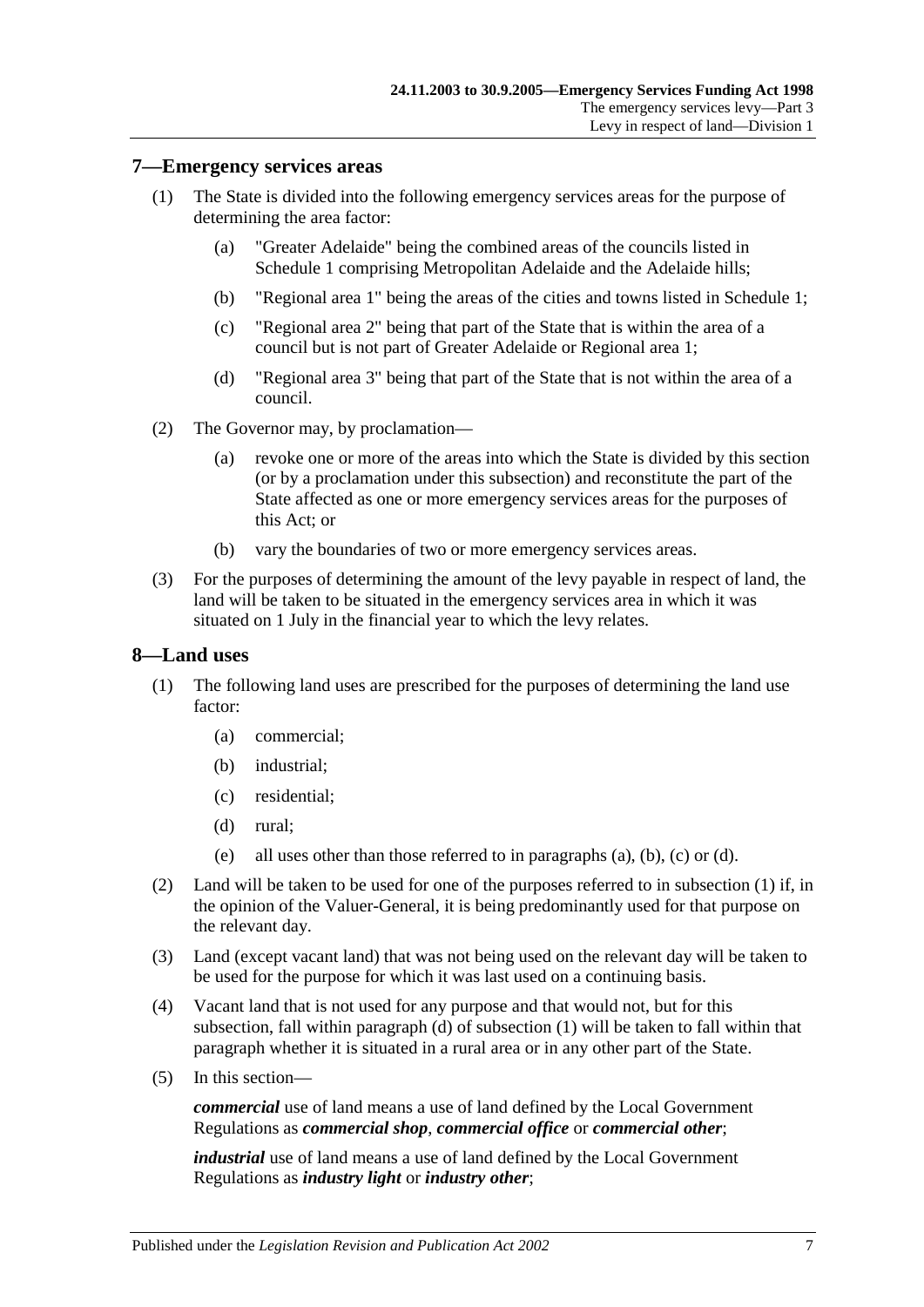*the Local Government Regulations* means the *[Local Government \(Land Use\)](http://www.legislation.sa.gov.au/index.aspx?action=legref&type=subordleg&legtitle=Local%20Government%20(Land%20Use)%20Regulations%201989)  [Regulations](http://www.legislation.sa.gov.au/index.aspx?action=legref&type=subordleg&legtitle=Local%20Government%20(Land%20Use)%20Regulations%201989) 1989*;

*the relevant day* in respect of a financial year specified in a notice under [section](#page-7-2) 10(1) means the day (whether occurring on, before or after the day on which the notice is published in the Gazette) specified in the notice as the relevant day in respect of that year;

*residential* use of land means a use of land defined by the Local Government Regulations as *residential*;

*rural* use of land means a use of land defined by the Local Government Regulations as *primary production*.

## <span id="page-7-0"></span>**9—Objection to attribution of use to land**

- (1) The owner of land may object to the attribution of a particular use to the land by the Valuer-General.
- (2) The objection must be made to the Minister and must—
	- (a) be in writing; and
	- (b) set out—
		- (i) the grounds of the objection; and
		- (ii) the land use that should, in the objector's opinion, be attributed to the land; and
	- (c) be served on the Minister within 60 days after the objector receives notice under [section](#page-10-3) 16 of the levy payable by him or her.
- (3) The Minister may decide any such objection as he or she thinks fit and must notify the objector in writing of his or her decision and the reasons for it.
- (4) If the objector is dissatisfied with the Minister's decision, he or she may, subject to the relevant rules of the Supreme Court, appeal against the decision to the Land and Valuation Court.
- (5) Except as provided by this section, the attribution of a particular land use to land under this Division cannot be challenged.
- (6) The determination of an objection under this section only affects the attribution of a use to land for the purposes of this Act.

#### <span id="page-7-2"></span><span id="page-7-1"></span>**10—Declaring the levy and the area and land use factors**

- (1) The Governor may, by notice published in the Gazette on the recommendation of the Minister, declare—
	- (a) the levy; and
	- (b) where the levy, or a component of the levy, is an amount payable in respect of each dollar of the value of land—
		- (i) the area factor for each of the emergency services areas; and
		- (ii) the land use factor for each of the land uses referred to in [section](#page-6-2) 8(1); and
		- (iii) the relevant day for the purposes o[f section](#page-6-1) 8,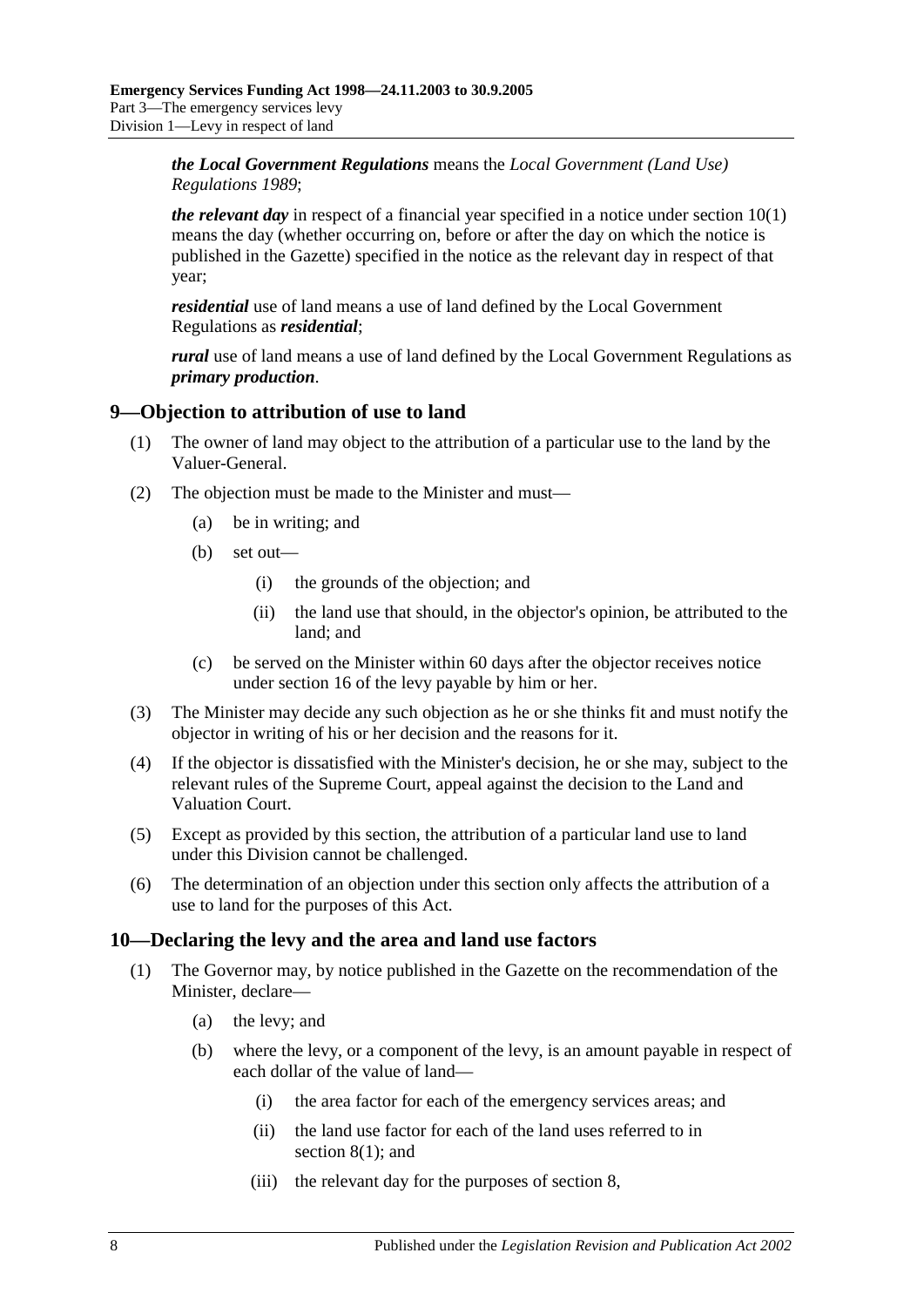for the financial year specified in the notice.

- (2) Where the levy, or a component of the levy, is a fixed charge, the amount of the charge must be the same for each piece, section or aggregation of contiguous land subject to separate assessment that is situated in the same emergency services area.
- (3) The notice must be published before the commencement of the financial year to which it relates.
- <span id="page-8-3"></span><span id="page-8-0"></span>(4) The Minister must, before making a recommendation to the Governor under [subsection](#page-7-2) (1), determine—
	- (a) the amount that, in the Minister's opinion, needs to be raised by means of the levy under this Division to fund emergency services in the relevant financial year; and
	- (b) the amounts to be expended in that financial year for various kinds of emergency services and the other purposes referred to in [section](#page-16-3) 28(4); and
	- (c) as far as practicable, the extent to which the various parts of the State will benefit from the application of that amount.
- <span id="page-8-2"></span>(5) Before making a recommendation to the Governor under [subsection](#page-7-2) (1) as to the amount of the levy and the values of the area factors and the land use factors to be included in the notice published under that subsection and before making the determinations under [subsection](#page-8-0) (4), the Minister must refer to the Economic and Finance Committee of Parliament a written statement setting out the determinations that the Minister proposes making under [subsection](#page-8-0) (4) in respect of the relevant financial year and must not make recommendations to the Governor under [subsection](#page-7-2) (1) or determinations under [subsection](#page-8-0) (4) until the Committee has reported to Parliament or has failed to report within the time required by [subsection](#page-8-1) (5a).
- <span id="page-8-1"></span>(5a) It is a function of the Economic and Finance Committee of Parliament to enquire into, consider and report on the Minister's statement within 21 days after it is referred to the Committee under [subsection](#page-8-2) (5).
- (6) A notice published under [subsection](#page-7-2) (1) must—
	- (a) include a statement of the amount determined by the Minister under [subsection](#page-8-3)  $(4)(a)$ ; and
	- (b) include a description of the method used in determining that amount;
- (7) The Minister must, as soon as practicable after the publication of a notice under [subsection](#page-7-2) (1), cause a copy of the notice to be laid before both Houses of Parliament.
- (8) After the first notice declaring a levy under [subsection](#page-7-2) (1) has been published in the Gazette, the Governor must not declare a further levy under that subsection in respect of a subsequent year unless—
	- (a) the amount of the levy is the same as, or less than, the amount of the levy declared by the first notice; or
	- (b) the notice declaring the levy has been authorised by a resolution passed by both Houses of Parliament.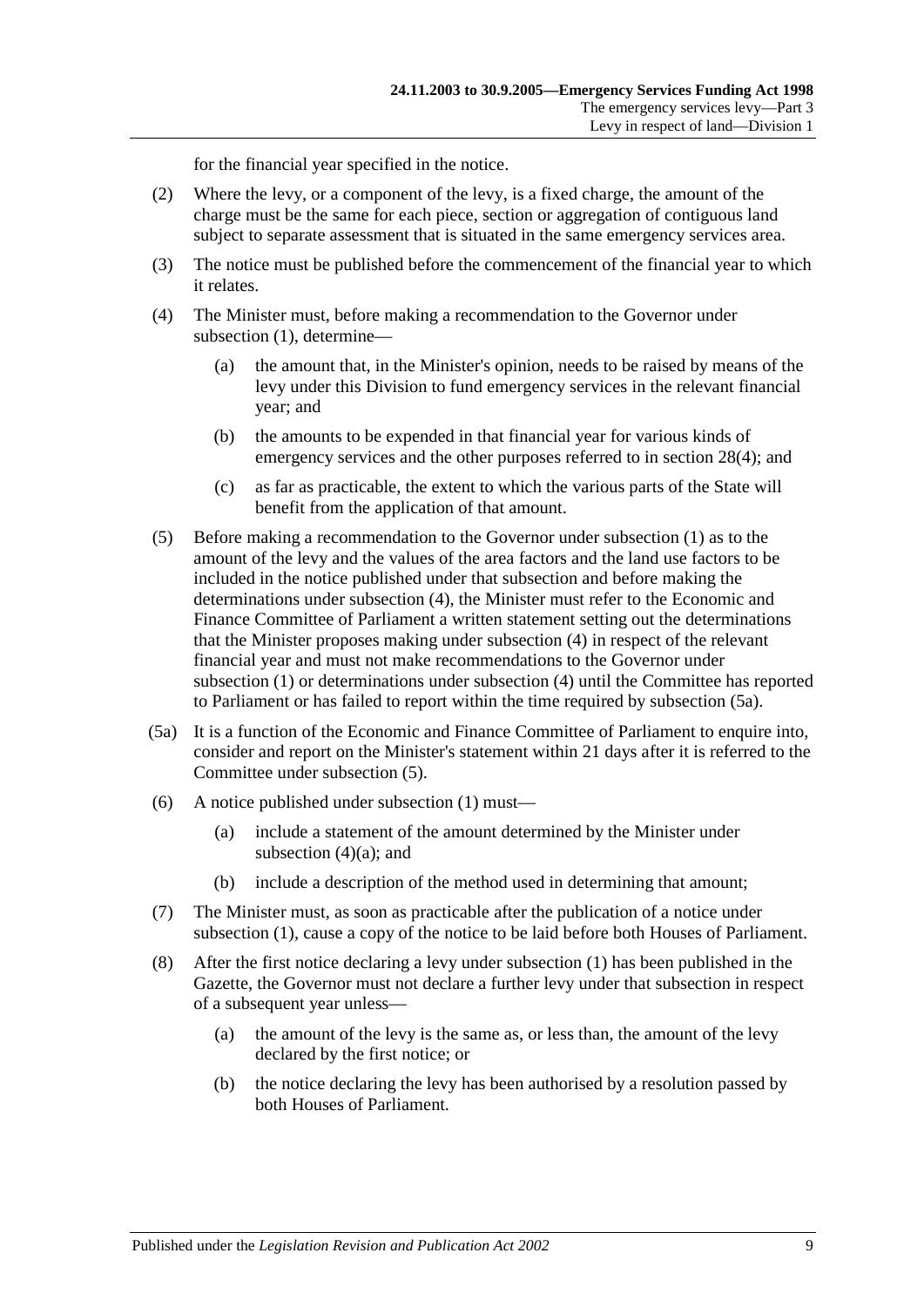(9) No proceedings for judicial review or for a declaration, injunction, writ, order or other remedy may be brought before a court, tribunal or other person or body to challenge or question the amount of the levy or the value of the area factor or the land use factor declared in a notice under [subsection](#page-7-2) (1).

## <span id="page-9-1"></span><span id="page-9-0"></span>**12—Minister to keep assessment book**

- (1) The Minister must ensure that a record (the *assessment book*) is kept in which is entered—
	- $(a)$ 
		- (i) a brief description of each separate piece or section of land or aggregation of contiguous land that is subject to separate assessment for the emergency services levy under this Act; and
		- (ii) the capital value for the time being determined or adopted by the Valuer-General of that land; and
	- (b) the name and address of the owner of the land; and
	- (c) the land use of the land; and
	- (d) such other information as may be prescribed by regulation.
- (2) Notwithstanding [subsection](#page-9-1) (1), where the Minister is satisfied that the inclusion in the assessment book of the name or address of any person would place at risk the personal safety of that person, a member of that person's family or any other person, the Minister may suppress the name or address from the assessment book.
- (3) Where the Minister is satisfied that a person's address is suppressed from the roll under the *[Electoral Act](http://www.legislation.sa.gov.au/index.aspx?action=legref&type=act&legtitle=Electoral%20Act%201985) 1985*, the Minister may—
	- (a) where the person's residential address is included in respect of land that the person owns but does not occupy—suppress the person's residential address from the assessment book;
	- (b) where the person's residential address is land described in the assessment book—suppress the person's name from the assessment book in relation to that land.
- (4) The assessment book may—
	- (a) be kept in any form (whether in the form of a book or not) that allows for the accurate recording of information and easy access to that information;
	- (b) be kept in different parts at different places;
	- (c) where the Minister delegates the duty to keep the assessment book—be kept in different parts by different persons.
- (5) The Minister may make any alteration to the assessment book that may be necessary to keep the book in a correct and up to date form.
- (6) The Minister may require a council or any other person who has information that is necessary or useful for—
	- (a) the purpose of compiling the assessment book and keeping it in an up to date form; or
	- (b) any other purpose related to the administration of this Act,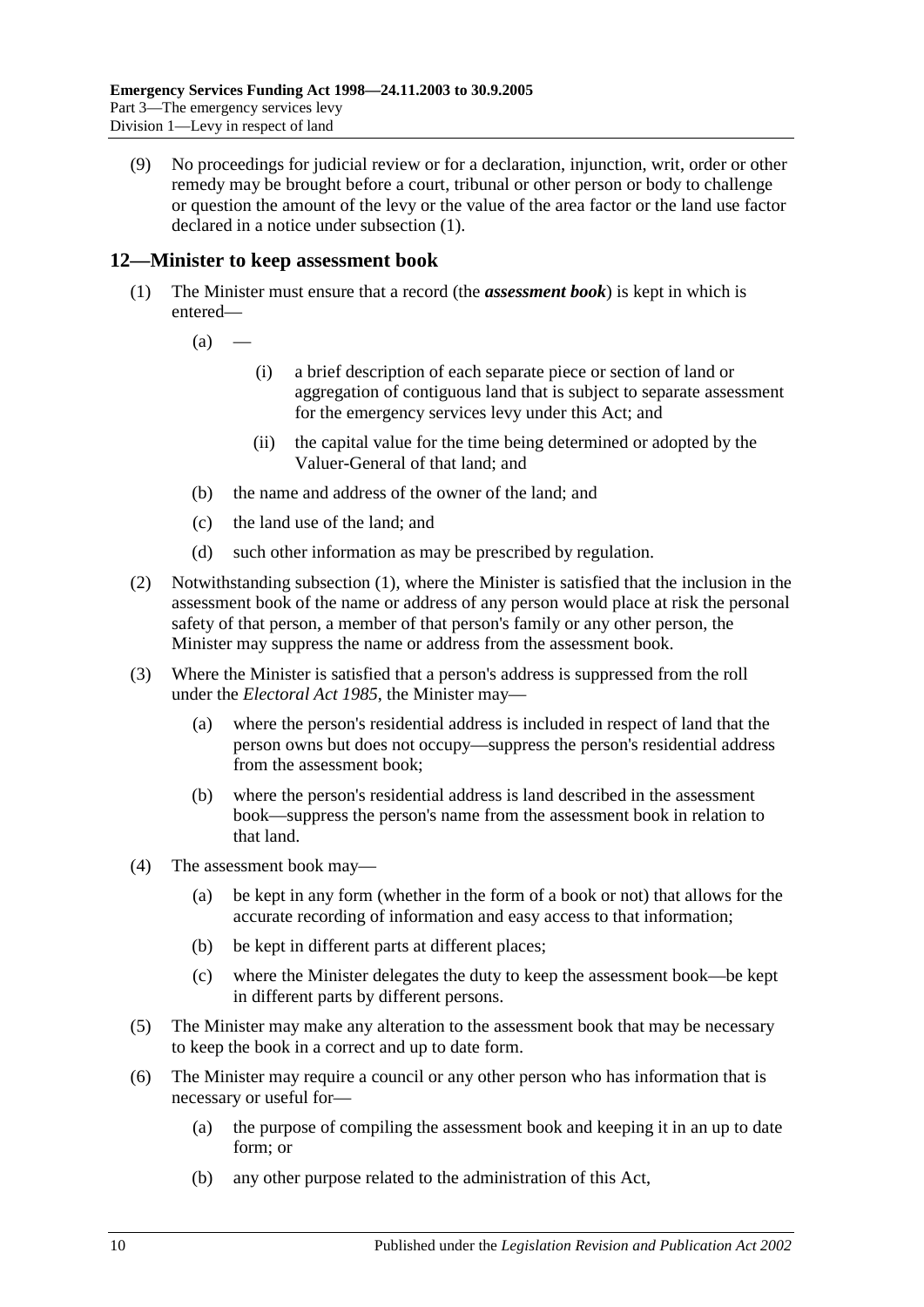to provide that information to the Minister (or to any other person nominated by the Minister) in the form specified by the Minister.

#### <span id="page-10-4"></span><span id="page-10-0"></span>**13—Alterations to assessment book**

- (1) Application may be made to the Minister for an alteration of the assessment book by an owner of land on the ground that particular information entered in the assessment book is incorrect or has not been recorded in accordance with this Act.
- (2) An application under [subsection](#page-10-4) (1) must be made in a manner and form approved by the Minister.
- (3) A person who is dissatisfied with the decision of the Minister on an application may apply to the Supreme Court for an order for rectification of the assessment book.

#### <span id="page-10-1"></span>**14—Inspection of assessment book**

A person is entitled, on payment of a fee fixed by the Minister—

- (a) to inspect the assessment book during ordinary office hours; or
- (b) to a copy of an entry made in the assessment book.

#### <span id="page-10-5"></span><span id="page-10-2"></span>**15—Liability for the levy**

- (1) The person who is the owner of land at 12.01 a.m. on 1 July in the financial year for which a levy has been declared is liable to pay the levy to the Minister.
- <span id="page-10-6"></span>(2) Two or more persons who own the same land are jointly and severally liable for the levy in respect of that land and are entitled to contribution between each other in proportion to the value of their respective interests in the land.
- (3) A subsequent owner of land is liable for a levy, or a part of a levy, in respect of that land that has not been paid by the person or persons primarily liable under [subsection](#page-10-5)  $(1)$  or  $(2)$ .
- (4) A subsequent owner who has paid the whole or part of a levy is entitled to recover—
	- (a) the amount paid from the person primarily liable or, if there are two or more such persons, from any one or more of them;
	- (b) a part of the amount paid from his or her co-owner (if any) that is in proportion to the value of their respective interests in the land.
- <span id="page-10-7"></span>(5) A subsequent owner who has paid an amount to his or her co-owner under [subsection](#page-10-7) (4)(b) is entitled to recover that amount from the person primarily liable or, if there are two or more such persons, from any one or more of them.
- (6) In this section—

*subsequent owner* of land includes a person who has ceased to be an owner of the land.

## <span id="page-10-3"></span>**16—Notice of levy**

(1) The Minister must serve notice of the amount of the levy that is payable in respect of land for a financial year on the person who was the owner of the land at 12.01 a.m. on 1 July in that year.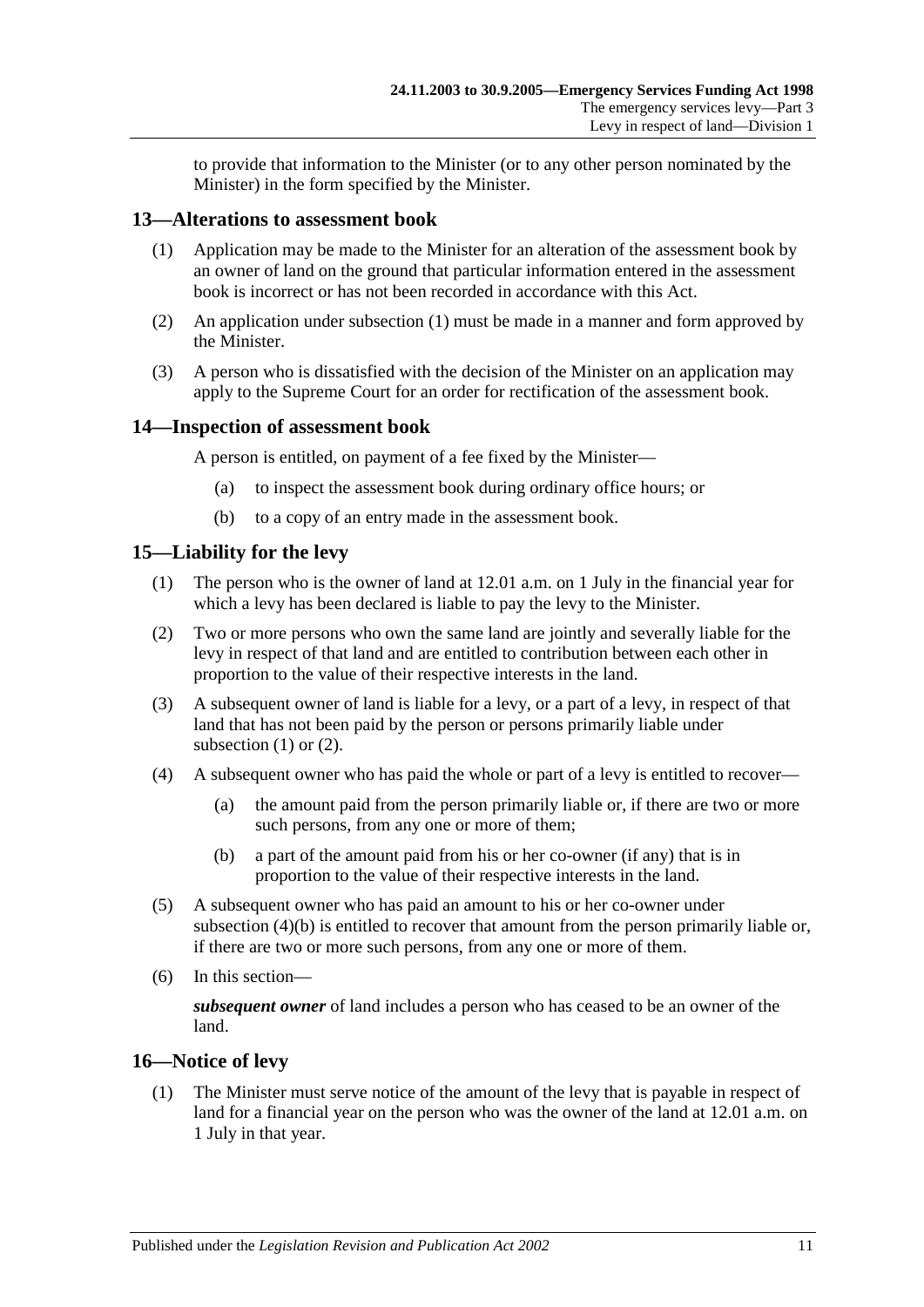- (2) The notice must state—
	- (a) the amount of the levy; and
	- (b) the area factor and the land use factor applicable to the land; and
	- (c) the capital value of the land; and
	- (d) the date (being at least 28 days after the notice is served) by which the levy must be paid; and
	- (e) such other information as is required by regulation.
- (3) Where there are two or more owners of land, service of the notice on one of them will be taken to be service on both or all of them.
- (4) The notice required to be served under this section may be served as a separate notice or, with the approval of the Minister, as part of any other notice served by a public authority or other person.
- (5) Where the same person owns two or more pieces, sections or aggregations of contiguous land subject to separate assessment, separate notices or one combined notice may be served on the owner.

#### <span id="page-11-0"></span>**17—Interest**

- (1) Interest accrues—
	- (a) on an unpaid levy; and
	- (b) on unpaid interest,

in accordance with the regulations.

(2) A person who is liable to pay a levy is also liable to pay interest that accrues, or has accrued, on or in relation to the levy under this section.

#### <span id="page-11-1"></span>**18—Levy first charge on land**

- (1) An unpaid levy and unpaid interest in relation to the levy are a first charge on the land in relation to which the levy is payable.
- (2) Where a levy is assessed against the common property, or part of the common property, of a community scheme under the *[Community Titles Act](http://www.legislation.sa.gov.au/index.aspx?action=legref&type=act&legtitle=Community%20Titles%20Act%201996) 1996*, the levy is not a charge on the common property but is, instead, a charge on each of the community lots of the community scheme.

#### <span id="page-11-3"></span><span id="page-11-2"></span>**19—Rent etc payable by lessee or licensee**

- (1) The Minister may, by written notice to a lessee or licensee of land in respect of which a levy has fallen due, require him or her to pay to the Minister any rent or other consideration payable under the lease or licence in satisfaction of the liability for the levy.
- <span id="page-11-4"></span>(2) Where the Minister gives a notice under [subsection](#page-11-3) (1), an additional charge of five per cent of the amount in arrears is payable and recoverable as part of the levy.
- (3) The Minister may remit the charge payable under [subsection](#page-11-4) (2) in whole or in part.
- $(4)$  If—
	- (a) the Minister gives a notice to a lessee or licensee under [subsection](#page-11-3) (1); and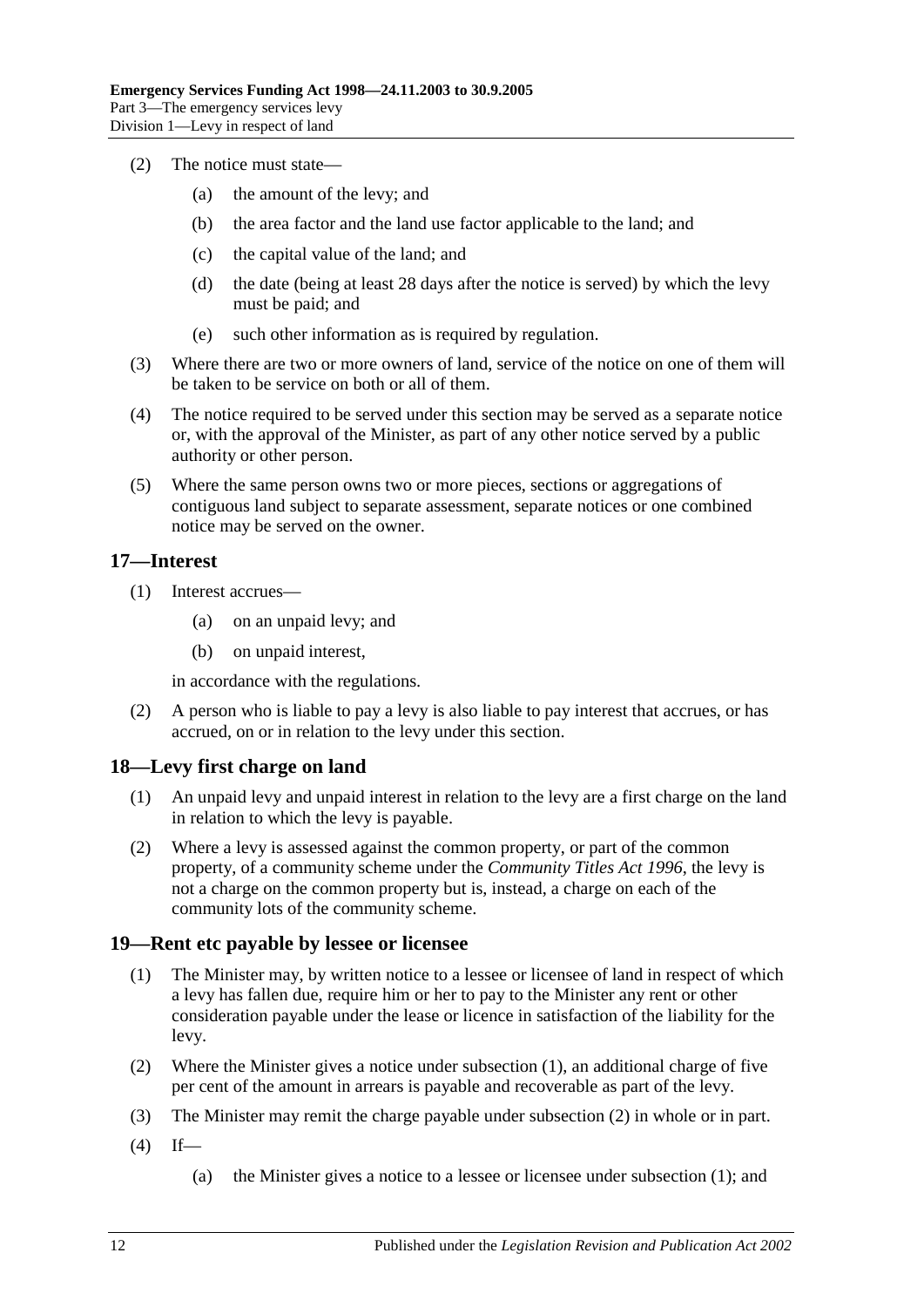- (b) the Minister, by written notice to the owner of the land, informs the owner of the imposition of the requirement under [subsection](#page-11-3) (1); and
- (c) the lessee or licensee, contrary to the terms of the notice under [subsection](#page-11-3) (1), makes a payment to the owner instead of to the Minister,

the owner, must within one clear business day after receipt of the payment, pay the amount received to the Minister in satisfaction, or partial satisfaction, of the liability for the levy.

Maximum Penalty: \$250.

- (5) Payment by a lessee or licensee of rent or other consideration to the Minister under this section is, to the extent of the payment, in satisfaction of the lessee's or licensee's obligation under the lease or licence.
- (6) In this section—

*levy* includes unpaid interest in relation to the levy.

## <span id="page-12-0"></span>**20—Sale of land for non-payment of a levy**

- (1) Where a levy, or interest in relation to a levy, is a first charge on land and has been unpaid for two years or more, the Minister may sell the land.
- <span id="page-12-1"></span>(2) Before the Minister sells land in pursuance of this section, he or she must serve notice on the owner of the land—
	- (a) stating the period for which the levy or interest have been in arrears; and
	- (b) stating the amount of the total liability for the levy and interest presently outstanding and charged on the land; and
	- (c) stating that if that amount is not paid in full within one month of service of the notice (or such longer time as the Minister may allow), the Minister intends to sell the land for non-payment of the levy or interest.
- (3) A copy of a notice must be served on the registered mortgagee or encumbrancee of the land (if any).
- (4) If the outstanding amount is not paid in full within the time allowed under [subsection](#page-12-1) (2), the Minister may proceed to sell the land.
- (5) The sale will be by public auction (and the Minister may set a reserve price for the purposes of the auction).
- (6) An auction under this section must be advertised on at least two separate occasions in a newspaper circulating generally throughout the State.
- (7) If, before the date of the auction, the outstanding amount and the costs incurred by the Minister in proceeding under this section are paid to the Minister, the Minister must withdraw the land from auction.
- (8) If an auction fails, the Minister may sell the land by private contract for the best price that he or she can reasonably obtain.
- (9) Any money received by the Minister in respect of the sale of land under this section will be applied as follows:
	- (a) firstly—in paying the costs of the sale and any other costs incurred in proceeding under this section;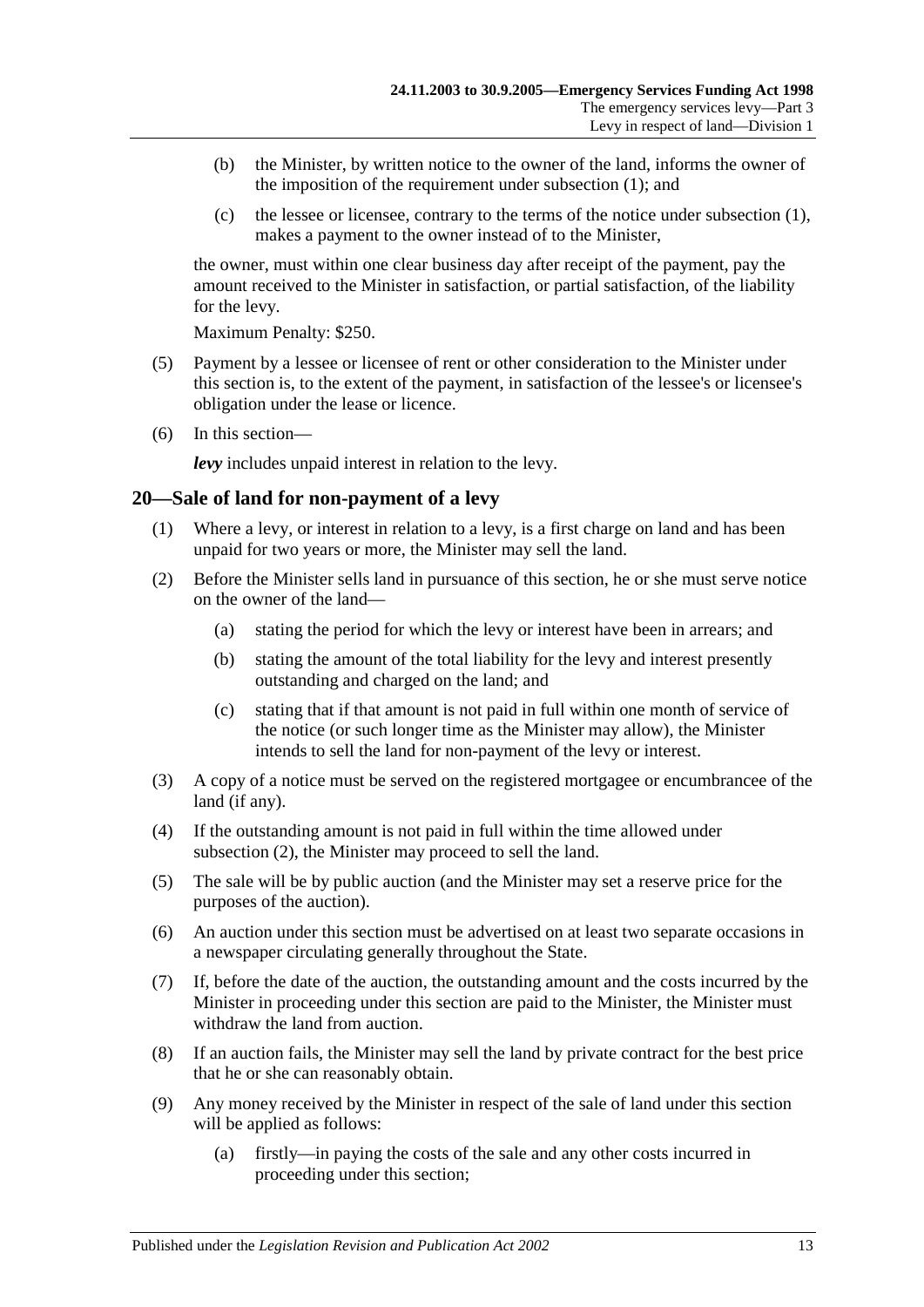- (b) secondly—in discharging the liability for the levy and interest and any other liabilities to the Minister in respect of the land;
- (c) thirdly—in discharging any liability to the Crown for rates, charges or taxes (including rates, charges or taxes that are a first charge on the land);
- (d) fourthly—in discharging any liability to a council for rates or any other liability to a council in respect of the land;
- (e) fifthly—in discharging any liabilities secured by registered mortgages, encumbrances or charges;
- (f) sixthly—in discharging any other mortgages, encumbrances and charges of which the Minister has notice;
- (g) seventhly—in payment to the former owner of the land.
- (10) If the former owner cannot be found after making reasonable inquiries as to his or her whereabouts, an amount payable to the former owner must be dealt with as unclaimed money under the *[Unclaimed Moneys Act](http://www.legislation.sa.gov.au/index.aspx?action=legref&type=act&legtitle=Unclaimed%20Moneys%20Act%201891) 1891*.
- <span id="page-13-1"></span>(11) Where land is sold by the Minister in pursuance of this section, an instrument of transfer executed by the Minister will operate to vest title to the land in the purchaser.
- (12) The title vested in a purchaser under [subsection](#page-13-1) (11) will be free of all mortgages, encumbrances and charges and all leases and licences.
- (13) An instrument of transfer passing title to land in pursuance of a sale under this section must, when lodged with the Registrar-General for registration or enrolment, be accompanied by a statutory declaration made by the Chief Executive of the Department of Justice stating that the requirements of this section in relation to the sale of the land have been observed.
- (14) Where it is not reasonably practicable to obtain the duplicate certificate of title to land that is sold in pursuance of this section, the Registrar-General may register the transfer notwithstanding the non-production of the duplicate, but in that event he or she must cancel the existing certificate of title for the land and issue a new certificate in the name of the transferee.

## <span id="page-13-0"></span>**21—Recovery of levy not affected by an objection, review or appeal**

- (1) The right of the Minister to recover a levy is not suspended by—
	- (a) an objection, review or appeal in respect of a valuation made or adopted under the *[Valuation of Land Act](http://www.legislation.sa.gov.au/index.aspx?action=legref&type=act&legtitle=Valuation%20of%20Land%20Act%201971) 1971*; or
	- (b) an objection or appeal in respect of the attribution of a particular land use to land.
- <span id="page-13-3"></span><span id="page-13-2"></span>(2) If an objection, review or appeal results in the alteration of a valuation or a decision to attribute a different land use to land, a due adjustment must be made and—
	- (a) any amount overpaid must be refunded;
	- (b) any additional amount payable on account of an alteration of the valuation or decision may be recovered as an unpaid levy (but action to recover any such amount must not be taken until at least 30 days have expired from the date on which notification of the alteration is given to the person who initiated the objection, review or appeal);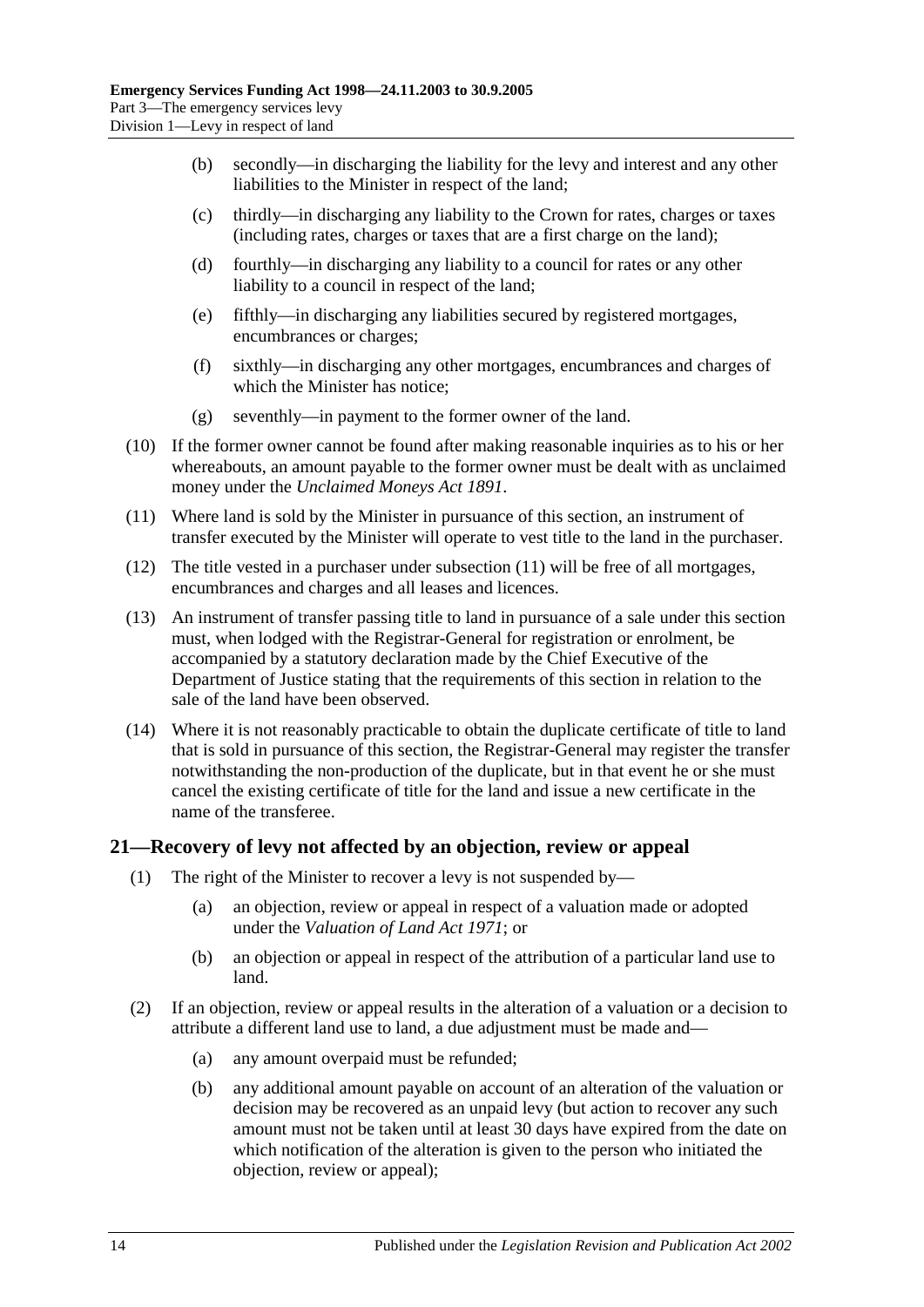(c) interest accrues on an amount to be refunded under [paragraph](#page-13-2) (a) and on an unpaid amount referred to in [paragraph](#page-13-3) (b) in accordance with the regulations.

## <span id="page-14-0"></span>**22—Payment of the levy into the Fund**

The Minister must pay money received in payment of the levy into the Fund.

## <span id="page-14-1"></span>**Division 2—Levy in respect of vehicles and vessels**

## <span id="page-14-2"></span>**23—Liability for the levy**

- (1) A person who wishes to register, or renew the registration of, a motor vehicle under the *[Motor Vehicles Act](http://www.legislation.sa.gov.au/index.aspx?action=legref&type=act&legtitle=Motor%20Vehicles%20Act%201959) 1959* must pay the emergency services levy imposed under this Division to the Registrar of Motor Vehicles when applying for the registration or the renewal of the registration.
- (2) A person who wishes to register, or renew the registration of, a vessel under the *[Harbors and Navigation Act](http://www.legislation.sa.gov.au/index.aspx?action=legref&type=act&legtitle=Harbors%20and%20Navigation%20Act%201993) 1993* must pay the emergency services levy imposed under this Division to the Chief Executive of the department or administrative unit for the time being administering that Act when applying for the registration or the renewal of the registration.
- (3) Despite the provisions of the *[Motor Vehicles Act](http://www.legislation.sa.gov.au/index.aspx?action=legref&type=act&legtitle=Motor%20Vehicles%20Act%201959) 1959* or the *[Harbors and Navigation](http://www.legislation.sa.gov.au/index.aspx?action=legref&type=act&legtitle=Harbors%20and%20Navigation%20Act%201993)  Act [1993](http://www.legislation.sa.gov.au/index.aspx?action=legref&type=act&legtitle=Harbors%20and%20Navigation%20Act%201993)*, the registration of a motor vehicle or a vessel must not be granted or renewed under the relevant Act unless the emergency services levy has been paid.

## <span id="page-14-5"></span><span id="page-14-3"></span>**24—Declaring the amount of the levy**

- (1) The Governor may, by notice published in the Gazette on the recommendation of the Minister, declare the amount of the levy.
- <span id="page-14-4"></span>(2) The notice must—
	- (a) divide motor vehicles into the same classes as the Premium Class Code published by the Motor Accident Commission (as in force at the time of publication of the notice) and must specify the amount of the levy in respect of each class; and
	- (b) specify the amount of the levy in respect of vessels; and
	- (c) specify the financial year or financial years in relation to which the notice applies.
- (2a) The amount of the levy specified in the notice in respect of a particular class of motor vehicle will be the amount of the levy for the financial year or financial years in relation to which the notice applies despite any change in motor vehicle classifications under the Premium Class Code referred to in [subsection](#page-14-4) (2)(a).
- (3) The notice may declare the amount of the levy in respect of one, or two or more, financial years specified in the notice.
- (4) The notice must be published before the commencement of the financial year or financial years in relation to which it will apply.
- (5) Where the period of registration in relation to which the levy is payable is the whole of a particular financial year, the amount payable is the amount of the levy for that year.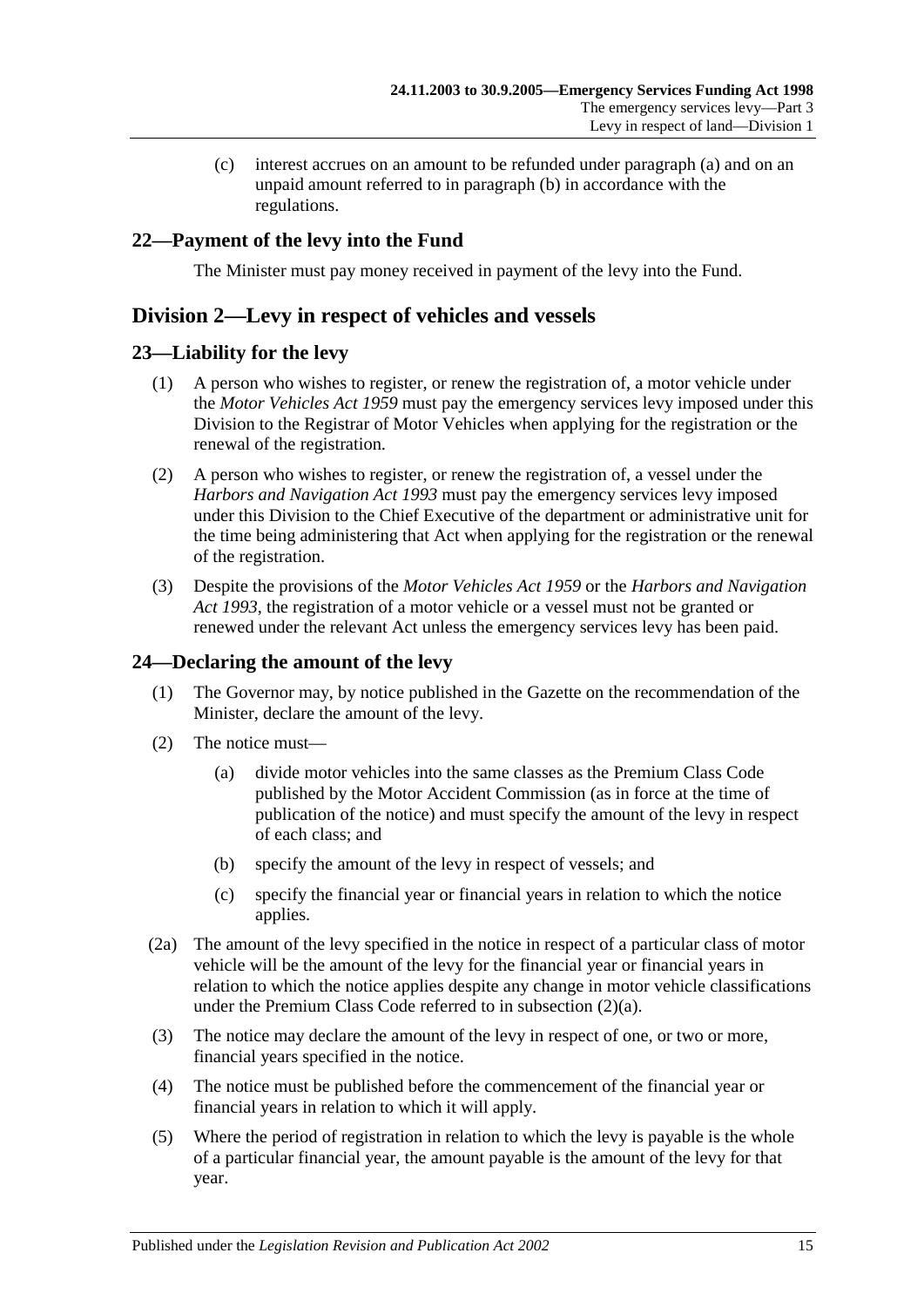- (6) Where the period of registration in relation to which the levy is payable falls wholly within, but is less than, the period of a financial year, the amount payable is the appropriate proportion of the levy for that year.
- (7) Where the period of registration in relation to which the levy is payable falls partly in one financial year and partly in a subsequent financial year or years, the levy will be made up of the appropriate proportion of the levy payable in respect of each year (the amount payable on registration will be determined on the assumption that the amount of the levy to be declared in respect of a subsequent year or years will be the same as the levy declared in respect of the year in which the period of registration commences).
- (8) After the first notice declaring a levy under [subsection](#page-14-5) (1) has been published in the Gazette, the Governor must not declare a further levy under that subsection in respect of a subsequent year or years unless—
	- (a) the amount of the levy declared in respect of each class of motor vehicle and in respect of vessels is the same as, or less than, the amount of the levy declared by the first notice; or
	- (b) the notice declaring the levy has been authorised by a resolution passed by both Houses of Parliament.

## <span id="page-15-2"></span><span id="page-15-0"></span>**25—Exemption by Minister**

- (1) The Minister may, by notice published in the Gazette, exempt motor vehicles or vessels of a class specified in the notice from the imposition of a levy under this Division.
- (2) A notice under [subsection](#page-15-2) (1) may be varied or revoked by the Minister by subsequent notice published in the Gazette.

## <span id="page-15-1"></span>**26—Objection to classification of vehicle**

- (1) A person who is liable to pay a levy in respect of a vehicle may object to the classification of the vehicle by the Minister.
- (2) The objection must—
	- (a) be in writing; and
	- (b) set out—
		- (i) the grounds of the objection; and
		- (ii) the classification that is, in the objector's opinion, the correct classification of the vehicle; and
	- (c) be served on the Minister.
- (3) The Minister may decide any such objection as he or she thinks fit and must notify the objector in writing of his or her decision and the reasons for it.
- (4) If the objector is dissatisfied with the Minister's decision, he or she may appeal against the decision to the Administrative and Disciplinary Division of the District Court.
- (5) Except as provided by this section, the classification of a vehicle under this Division cannot be challenged.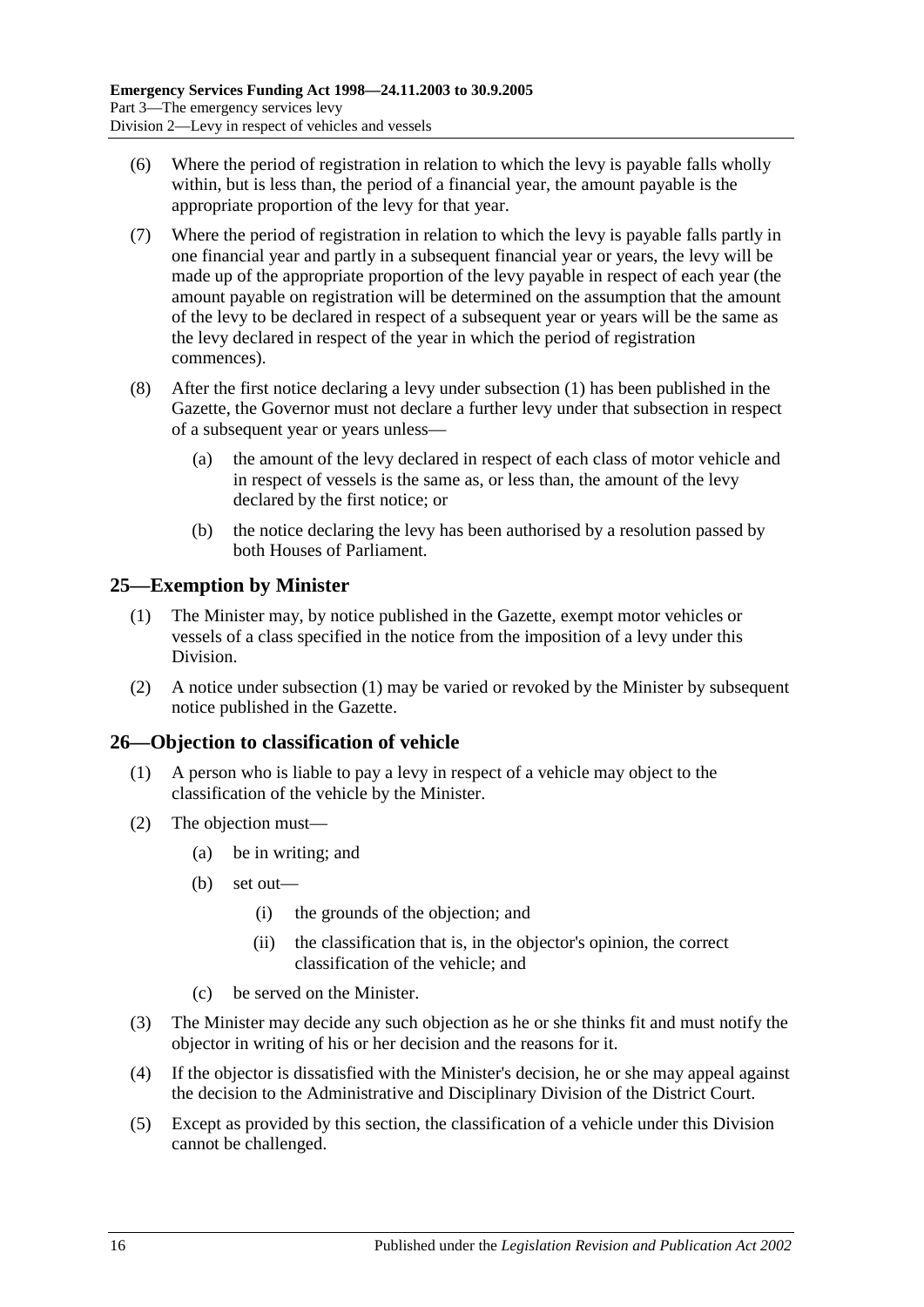- (6) An objection under this section does not affect the requirement that the levy must be paid at the time of the application for the registration, or renewal of registration, of the vehicle.
- <span id="page-16-5"></span><span id="page-16-4"></span>(7) If an objection has been served on the Minister before the application for registration or renewal of registration is made and the objection results in the alteration of the classification of the vehicle—
	- (a) any amount overpaid must be refunded;
	- (b) any additional amount payable on account of the reclassification may be recovered as unpaid levy (but action to recover any such amount must not be taken until at least 30 days have expired from the date on which notification of the alteration is given to the person who initiated the objection);
	- (c) interest accrues on an amount to be refunded under [paragraph](#page-16-4) (a) and on an unpaid amount referred to in [paragraph](#page-16-5) (b) in accordance with the regulations.

## <span id="page-16-0"></span>**27—Payment of the levy into the Fund**

The Registrar of Motor Vehicles and the Chief Executive of the department or administrative unit for the time being administering the *[Harbors and Navigation](http://www.legislation.sa.gov.au/index.aspx?action=legref&type=act&legtitle=Harbors%20and%20Navigation%20Act%201993)  Act [1993](http://www.legislation.sa.gov.au/index.aspx?action=legref&type=act&legtitle=Harbors%20and%20Navigation%20Act%201993)* must pay money received in payment of the levy into the Fund.

# <span id="page-16-1"></span>**Part 4—The Community Emergency Services Fund**

## <span id="page-16-2"></span>**28—The Community Emergency Services Fund**

- (1) The Community Emergency Services Fund is established.
- (2) The Fund is subject to the management and control of the Minister.
- (3) The Fund consists of—
	- (a) the emergency services levy paid into the Fund under [Part 3;](#page-3-0) and
	- (ab) money to be paid into the Fund by the Treasurer pursuant to this Act; and
	- (b) interest and accretions arising from investment of the Fund.
- <span id="page-16-3"></span>(4) The Minister may only apply the Fund in one or more of the following ways:
	- (a) in payment to—
		- (i) the Country Fire Service; or
		- (ii) the South Australian Metropolitan Fire Service; or
		- (iii) the State Emergency Service South Australia; or
		- (iv) the Surf Life Saving Association of South Australia Incorporated; or
		- (v) a body or organisation that is a member of Volunteer Marine Rescue S.A. Incorporated; or
		- (vi) any other person or organisation (whether an agency or instrumentality of the Crown or not),

for the provision of emergency services;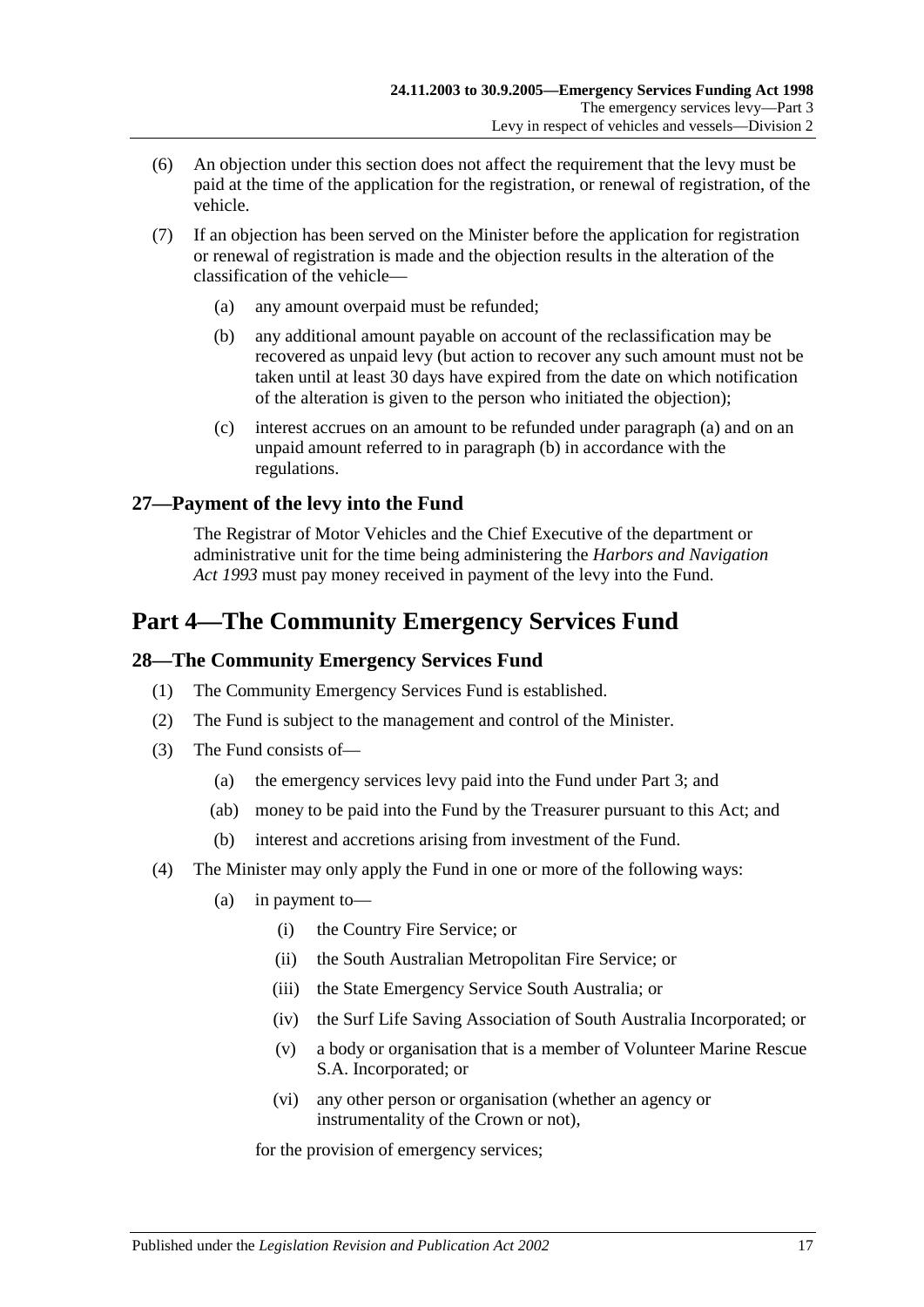- <span id="page-17-5"></span>(b) for any purpose for, or relating to, the prevention of circumstances in which emergency services are likely to be required;
- (c) without limiting [paragraph](#page-17-5) (b), for any purpose of or relating to education as to, or research into—
	- (i) the prevention of circumstances in which emergency services are likely to be required; or
	- (ii) the strategies and procedures for dealing with emergencies when they arise and for dealing with the harmful effects of emergencies; or
	- (iii) the factors that give rise to emergencies;
- (d) in payment of the costs of, or relating to, the administration of this Act.

#### <span id="page-17-0"></span>**29—Investment of the Fund**

The Minister may invest any of the money of the Fund that is not immediately required for the purposes of this Act in such manner as is approved by the Treasurer.

#### <span id="page-17-1"></span>**30—Accounts**

The Minister must keep proper accounts of receipts and payments in relation to the Fund.

# <span id="page-17-2"></span>**Part 5—Miscellaneous**

#### <span id="page-17-3"></span>**31—Minister may delegate**

- (1) The Minister may delegate any of his or her functions, powers or duties under this Act (except this power of delegation) to any person or body.
- (2) A delegation under this section—
	- (a) must be by instrument in writing; and
	- (b) may be absolute or conditional; and
	- (c) does not derogate from the power of the Minister to act in any matter; and
	- (d) is revocable at will by the Minister.

#### <span id="page-17-4"></span>**32—Service of notices**

- (1) Where this Act requires or authorises a notice to be served on the Minister, the notice may—
	- (a) be left for the Minister at his or her office with a person apparently over the age of 16 years; or
	- (b) be sent by post or facsimile transmission to the Minister at his or her office.
- (2) Where this Act requires or authorises a notice to be served on, or given to, any other person, the notice may—
	- (a) be served on, or given to, the person or an agent of the person; or
	- (b) be left for the person at his or her place of residence or business with someone apparently over the age of 16 years; or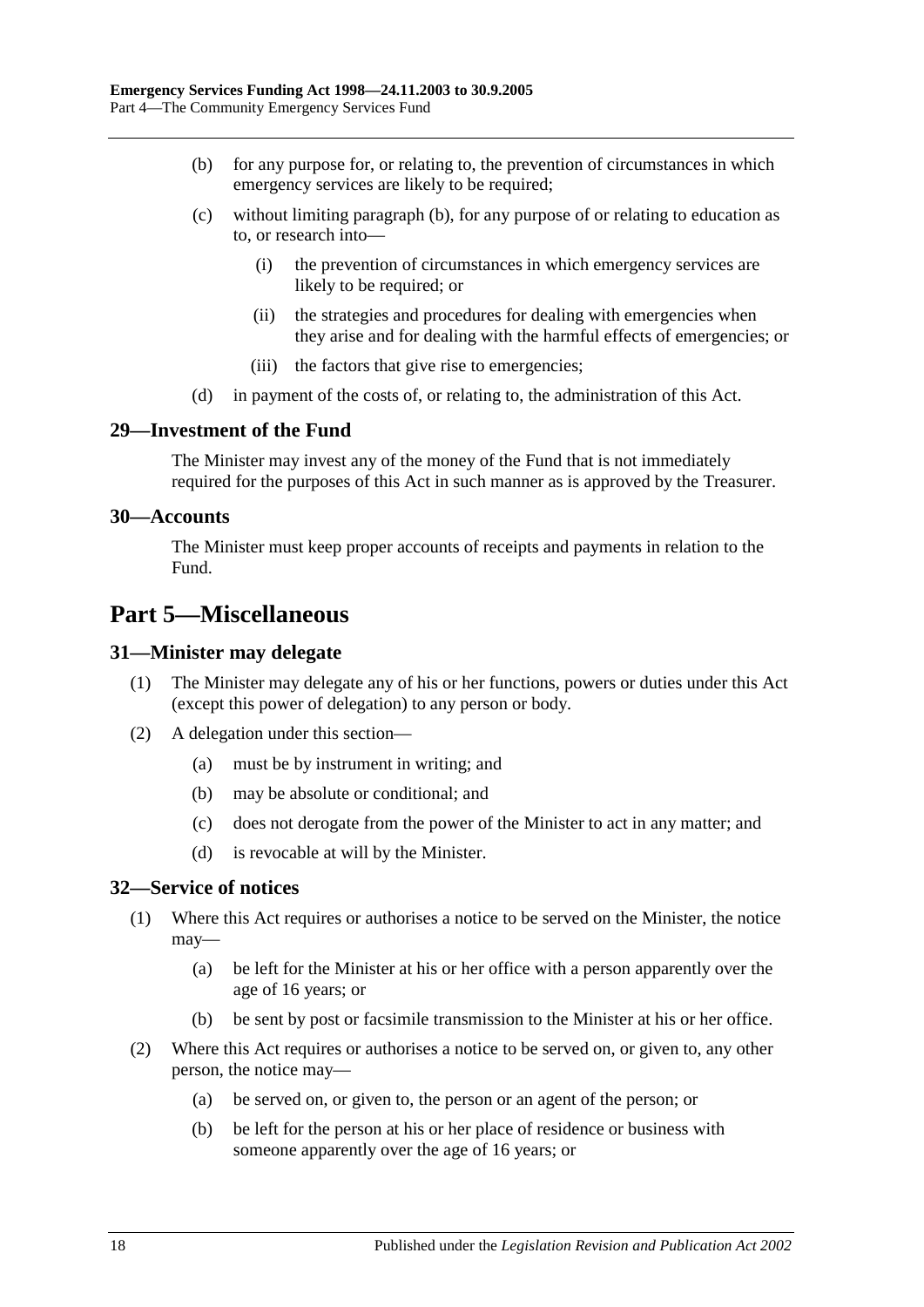- (c) be sent by post to the person or an agent of the person at his or her last known address; or
- (d) be sent to the person by any form of electronic transmission (including facsimile transmission) indicated by the person as being an available means of service; or
- (e) be left in a conspicuous place on the land to which the notice relates.
- (3) If the notice is to be served on or given to a company or registered body within the meaning of the *Corporations Act 2001* of the Commonwealth, the notice may be served on that company or registered body in accordance with section 109X or 601CX of that Act, as the case requires.

#### <span id="page-18-3"></span><span id="page-18-0"></span>**33—Remission of levies by regulation**

- (1) The Governor may, on the recommendation of the Minister, make regulations for a remission or remissions in respect of one or both of the levies, or part of one or both of the levies, imposed under this Act for the benefit of—
	- (a) persons who are entitled to pensions, benefits, allowances or other payments under the *Social Security Act 1991* of the Commonwealth; or
	- (b) charitable organisations; or
	- (c) persons who are suffering financial hardship; or
	- (d) other persons or bodies of a class prescribed by the regulations.
- (2) The Minister must in each year, before making a recommendation to the Governor as to the levies to be declared under this Act, consider whether he or she should make a recommendation to the Governor under [subsection](#page-18-3) (1) as to the making or varying of regulations under this section.
- (3) A regulation under this section may be brought into operation on a date specified in the regulation that is earlier than the date of its publication in the Gazette.
- <span id="page-18-4"></span>(4) The Minister must determine the aggregate amount of the levy remitted under this section in respect of each financial year.
- (5) The Treasurer must pay in accordance with the regulations from the Consolidated Account (which is appropriated to the necessary extent) for the purpose of remissions under this section an amount equivalent to the amount determined under [subsection](#page-18-4)  $(4)$ .

#### <span id="page-18-5"></span><span id="page-18-1"></span>**33A—Recouping money lost on aggregation of non contiguous land**

- (1) The Minister must, in respect of each financial year, determine the amount by which money received in payment of the levy under [Part 3 Division 1](#page-3-1) is reduced as a result of the aggregation of land for the purposes of section  $5(2)(c)$ .
- (2) The Treasurer must pay into the Fund in each financial year from the Consolidated Account (which is appropriated to the necessary extent) an amount equivalent to the amount determined under [subsection](#page-18-5) (1) in respect of that year.

#### <span id="page-18-2"></span>**34—Regulations**

The Governor may make such regulations as are contemplated by this Act or as are necessary or expedient for the purposes of this Act.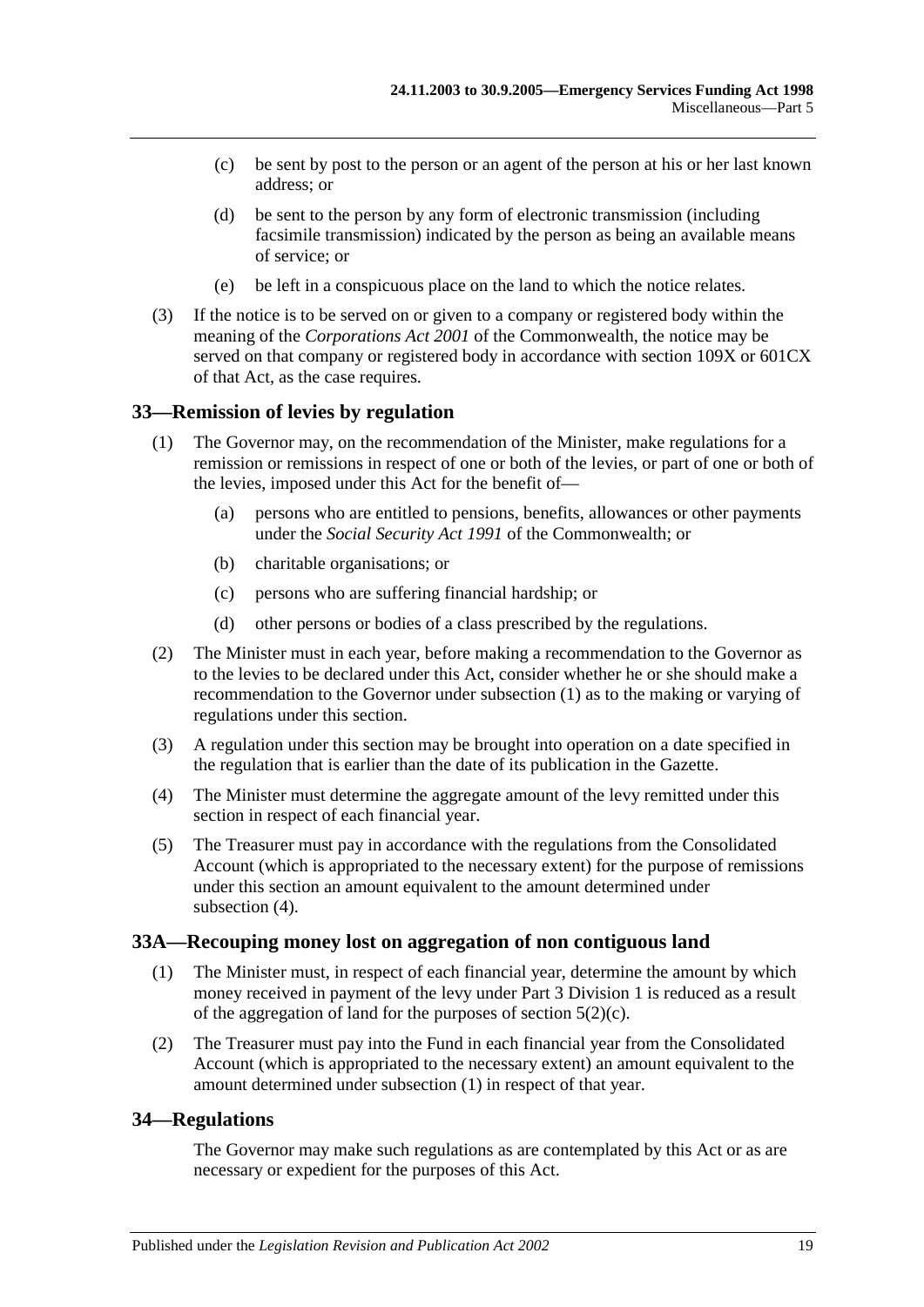# <span id="page-19-0"></span>**Schedule 1—Emergency services areas**

## <span id="page-19-1"></span>**1—Greater Adelaide**

Greater Adelaide is the combined areas of the following councils:

Corporation of the City of Adelaide Adelaide Hills Council Alexandrina Council The Barossa Council Corporation of the City of Burnside Corporation of the City of Campbelltown City of Charles Sturt Corporation of the Town of Gawler City of Holdfast Bay Corporation of the City of Marion Corporation of the City of Mitcham District Council of Mount Barker City of Norwood, Payneham and St. Peters City of Onkaparinga City of Playford City of Port Adelaide Enfield Corporation of the City of Prospect Corporation of the City of Salisbury Corporation of the City of Tea Tree Gully Corporation of the City of Unley District Council of Victor Harbor Corporation of the Town of Walkerville City of West Torrens District Council of Yankalilla **2—Regional Area 1**

## <span id="page-19-2"></span>Regional area 1 is comprised of the following cities and towns:

Berri

Ceduna

Clare

Kadina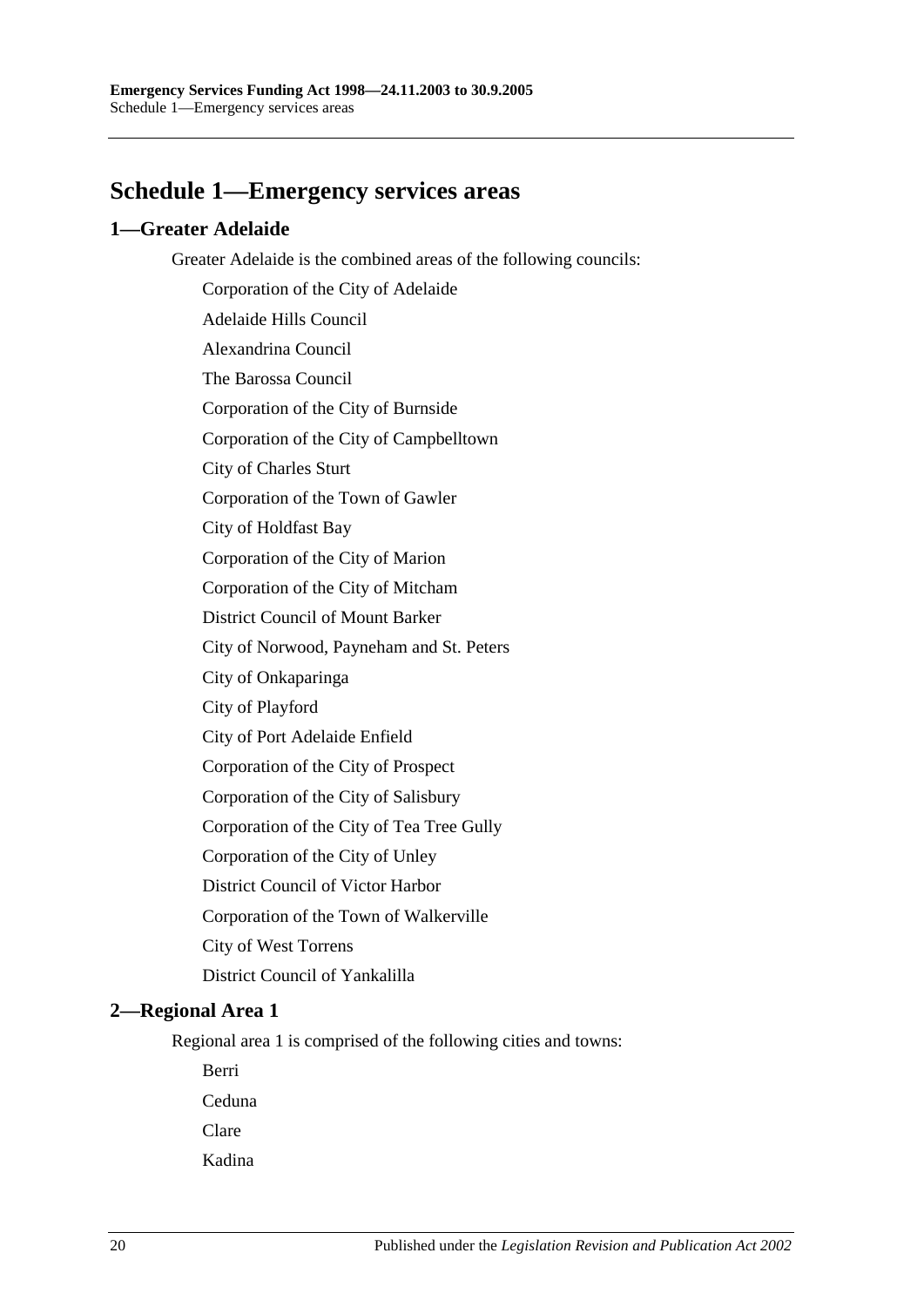Loxton Millicent Mt Gambier Murray Bridge Naracoorte Port Augusta Port Lincoln Port Pirie Renmark Whyalla

# <span id="page-20-0"></span>**Schedule 2—Transitional provisions**

## <span id="page-20-5"></span><span id="page-20-1"></span>**4—Reimbursement by insurers to policy holders**

- (1) Subject to [subclause](#page-20-4) (2), any amount that an insurer receives or recovers from a policy holder in respect of the insurer's purported liability under Part 3 of the *[Country Fires](http://www.legislation.sa.gov.au/index.aspx?action=legref&type=act&legtitle=Country%20Fires%20Act%201989)  Act [1989](http://www.legislation.sa.gov.au/index.aspx?action=legref&type=act&legtitle=Country%20Fires%20Act%201989)* or Part 6 of the *[South Australian Metropolitan Fire Service Act](http://www.legislation.sa.gov.au/index.aspx?action=legref&type=act&legtitle=South%20Australian%20Metropolitan%20Fire%20Service%20Act%201936) 1936* for a period occurring after 30 June 1999 must be reimbursed by the insurer to the policy holder.
- <span id="page-20-4"></span>(2) [Subclause](#page-20-5) (1) does not apply to an amount that is less than ten dollars.
- (3) The amounts that an insurer does not reimburse to policy holders by reason of [subclause](#page-20-4) (2) must be paid by the insurer into the Community Emergency Services Fund.
- (4) A policy holder may recover an amount due by an insurer under this clause as a debt.
- (5) In this clause—

*insurer* means—

- (a) in relation to the *[Country Fires Act](http://www.legislation.sa.gov.au/index.aspx?action=legref&type=act&legtitle=Country%20Fires%20Act%201989) 1989*—an insurer for the purposes of Part 3 of that Act;
- (b) in relation to the *[South Australian Metropolitan Fire Service Act](http://www.legislation.sa.gov.au/index.aspx?action=legref&type=act&legtitle=South%20Australian%20Metropolitan%20Fire%20Service%20Act%201936) 1936*—an insurance company for the purposes of Part 6 of that Act.

## <span id="page-20-6"></span><span id="page-20-2"></span>**4A—Report on changes to insurance premiums**

- (1) The Commissioner for Consumer Affairs must, on or before 30 September 2000, forward to the Minister a report on the effect that the enactment of this Act has had on insurance premiums in the State in respect of the 1999/2000 financial year with particular reference to the extent to which savings afforded to insurers through the enactment of this Act have been passed on to policy holders.
- (2) The Minister must, within six sitting days after receiving the report required under [subclause](#page-20-6) (1), have copies of the report laid before both Houses of Parliament.

## <span id="page-20-3"></span>**5—The Emergency Services Funding Transitional Advisory Committee**

(1) The Emergency Services Funding Transitional Advisory Committee is established.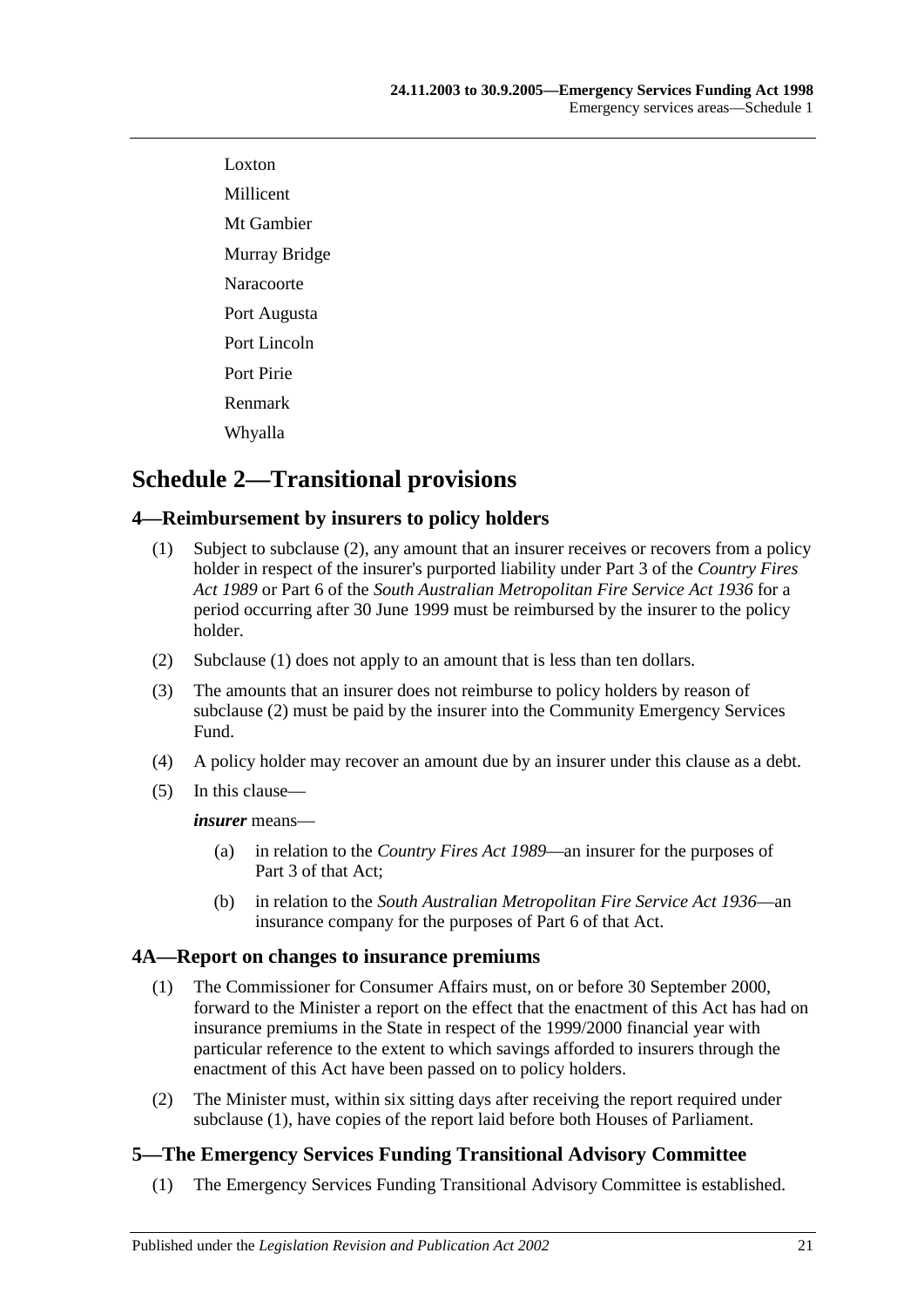- (2) The Committee consists of six members appointed by the Minister of whom three have been nominated by the Local Government Association of South Australia.
- (3) The Minister will designate one of the members to preside at meetings of the Committee.
- (4) The term of office of members of the Committee is until the dissolution of the committee (see [subclause](#page-22-1) (15)).
- <span id="page-21-0"></span>(5) The Minister—
	- (a) may remove a member of the Committee who was not appointed on the nomination of the Local Government Association of South Australia on any ground that the Minister considers sufficient;
	- (b) must remove a member of the Committee appointed on the nomination of the Local Government Association of South Australia if requested to do so by the association.
- (6) The Local Government Association of South Australia may request the Minister to remove a member of the Committee appointed on its nomination on any ground that the association considers sufficient.
- (7) The office of a member of the Committee becomes vacant if the member—
	- (a) dies; or
	- (b) resigns by written notice to the Minister; or
	- (c) is removed from office by the Minister under [subclause](#page-21-0) (5).
- (8) On the occurrence of a vacancy in the membership of the Committee, a person will be appointed in accordance with this clause to the vacant office, but the validity of acts and proceedings of the Committee is not affected by the existence of a vacancy or vacancies in its membership.
- (9) A meeting of the Committee will be chaired by the member appointed to preside, or, in the absence of that member, a member chosen by those present.
- (10) A quorum of the Committee consists of four members of the Committee.
- (11) A decision carried by a majority of the votes of the members present at a meeting of the Committee is a decision of the Committee.
- (12) Each member present at a meeting of the Committee is entitled to one vote on any matter arising for decision at that meeting and, if the votes are equal, the person chairing the meeting is entitled to a second or casting vote.
- (13) The functions of the Committee are—
	- (a) to advise the Minister, at his or her request, on questions and arrangements relating to the transition from the previous method of funding emergency services to the funding of those services by means of levies under this Act; and
	- (b) such other functions as are determined by the Minister or are prescribed by regulation.
- (14) A member of the Committee is entitled to such fees and allowances as may be determined by the Governor.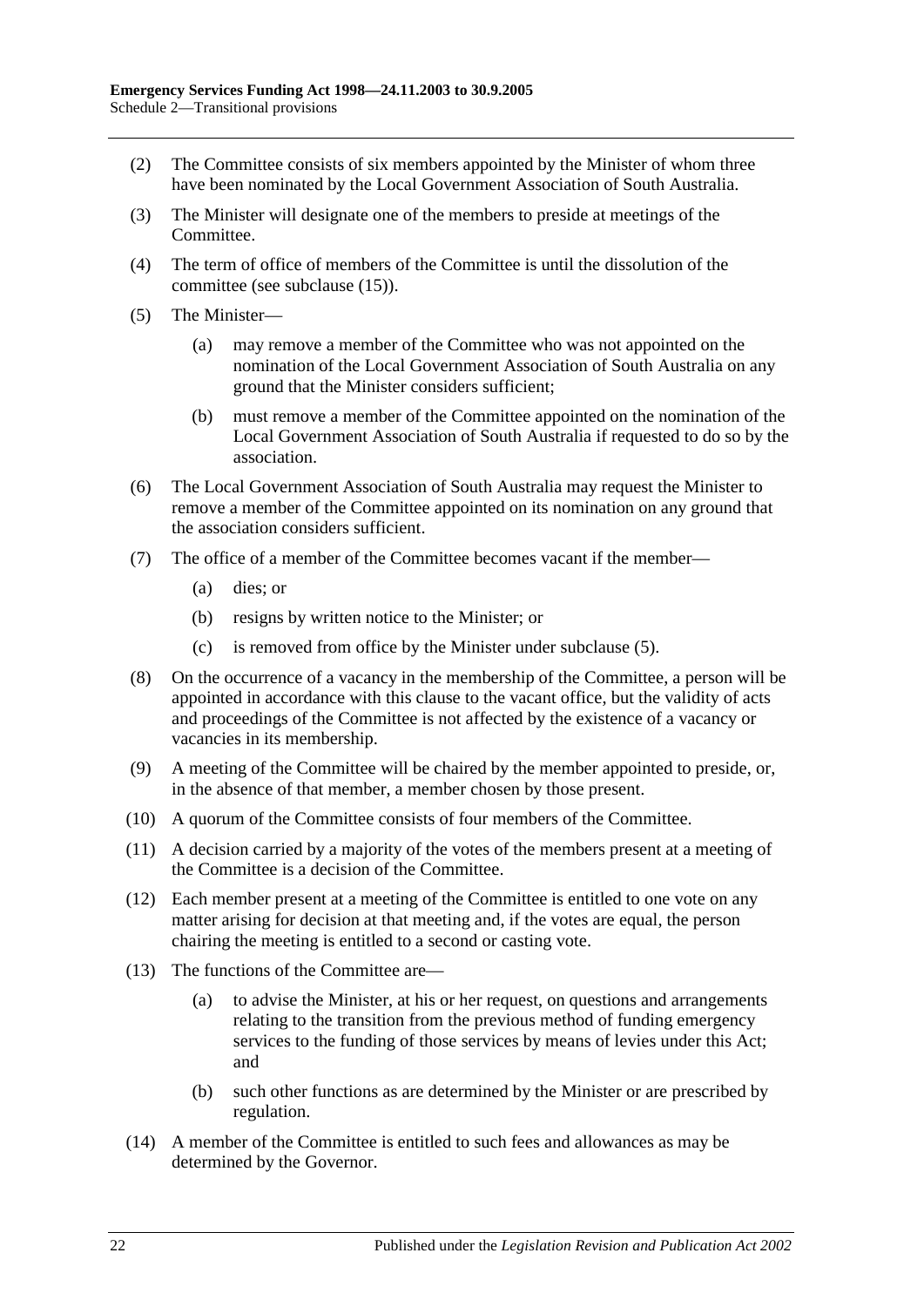<span id="page-22-1"></span>(15) The Committee is dissolved at the expiration of 30 June 2001.

#### <span id="page-22-3"></span><span id="page-22-0"></span>**6—Crown to be taken to be owner of certain land**

- (1) The following provisions apply in relation to land referred to in [subclause](#page-22-2) (2) during the period from the commencement of this Act up to and including 30 June 2001:
	- (a) the Crown will be taken to be the owner of the land for the purposes of this Act; and
	- (b) section 11(1) relates to the land as though it were referred to in subsection (2) of that section.
- <span id="page-22-2"></span>(2) [Subclause](#page-22-3) (1) applies to land if—
	- (a) the land is under the care, control and management of a council; and
	- (b) the land is—
		- (i) dedicated land within the meaning of the *[Crown Lands Act](http://www.legislation.sa.gov.au/index.aspx?action=legref&type=act&legtitle=Crown%20Lands%20Act%201929) 1929* that has not been granted in fee simple; or
		- (ii) dedicated land within the meaning of the *[Crown Lands Act](http://www.legislation.sa.gov.au/index.aspx?action=legref&type=act&legtitle=Crown%20Lands%20Act%201929) 1929* that has been granted in fee simple in trust for the purposes for which the land was dedicated; or
		- (iii) land comprising—
			- park lands; or
			- a cemetery; or
			- a coastal reserve; or
			- a road reserve; and
	- (c) the land—
		- (i) is not used predominantly by the council for its operations; or
		- (ii) is not subject to one or more leases or licences granted by the council to another person for a rent or fee (except a nominal rent or fee) the term (or the aggregate of the terms) of which exceeds six months in any period of 12 months.
- (3) In this clause—

*coastal reserve* means land reserved or set apart for any purpose if any part of the land is within 50 metres of the sea at high water;

*park lands* means—

- (a) public parks and park lands including the park lands in the area of the corporation of the City of Adelaide; and
- (b) all other land declared or set apart as a park or reserve for the use and enjoyment of the public.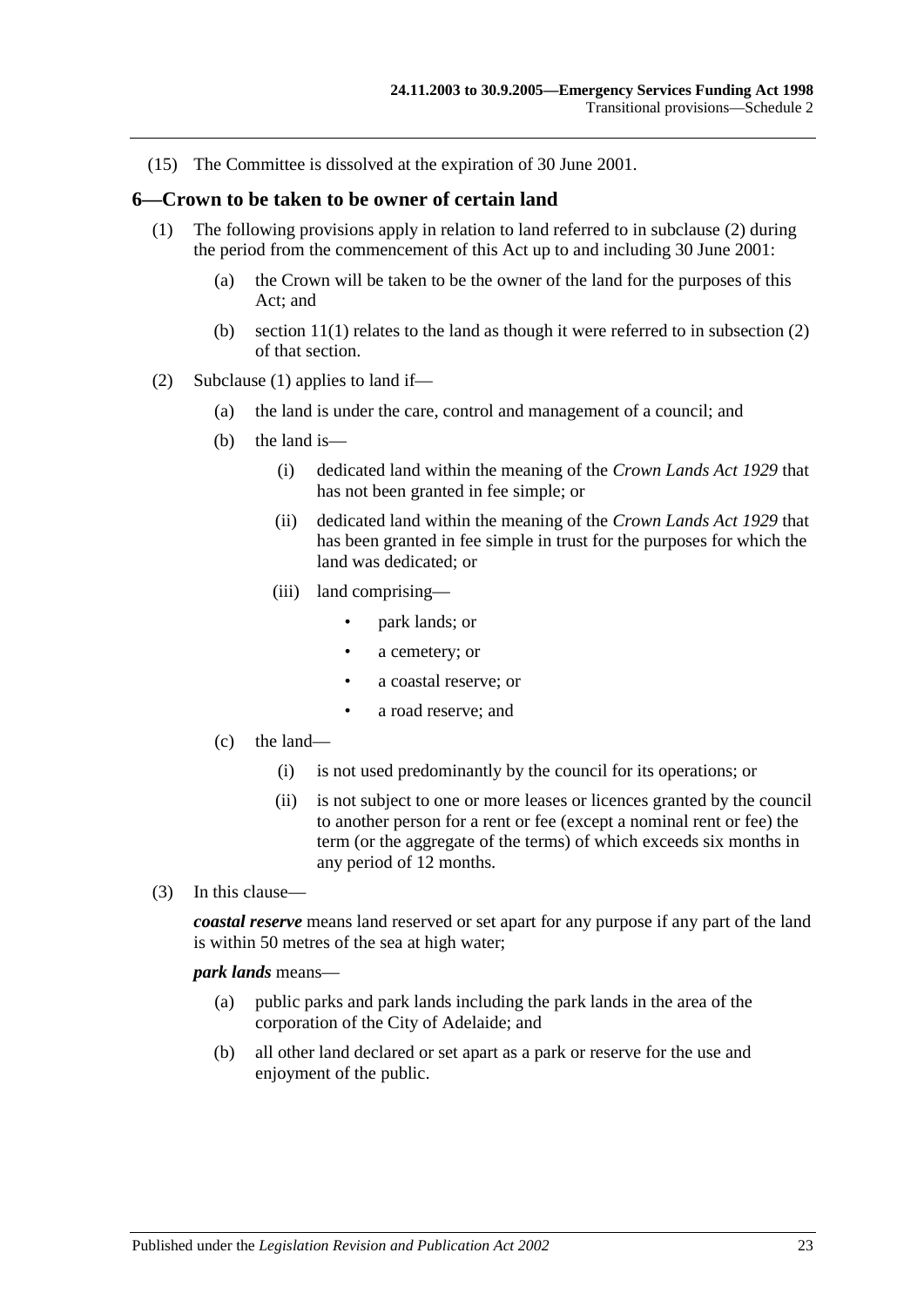# <span id="page-23-0"></span>**Legislative history**

## **Notes**

- Amendments of this version that are uncommenced are not incorporated into the text.
- Please note—References in the legislation to other legislation or instruments or to titles of bodies or offices are not automatically updated as part of the program for the revision and publication of legislation and therefore may be obsolete.
- Earlier versions of this Act (historical versions) are listed at the end of the legislative history.
- For further information relating to the Act and subordinate legislation made under the Act see the Index of South Australian Statutes or www.legislation.sa.gov.au.

# **Legislation amended by principal Act**

The *Emergency Services Funding Act 1998* amended the following:

*Country Fires Act 1989 South Australian Metropolitan Fire Service Act 1936 Valuation of Land Act 1971*

## **Principal Act and amendments**

| Year | N <sub>0</sub> | Title                                                                                                 | Assent     | Commencement                                                                                                                                                                                                                  |
|------|----------------|-------------------------------------------------------------------------------------------------------|------------|-------------------------------------------------------------------------------------------------------------------------------------------------------------------------------------------------------------------------------|
| 1998 | 63             | Emergency Services Funding Act 199810.9.1998                                                          |            | 13.5.1999 except ss $3-9$ , $11-22$ ,<br>26–34 and Schs 1 & 2–30.6.1999<br>(Gazette 13.5.1999 p2502)                                                                                                                          |
| 1999 | 61             | <b>Emergency Services Funding</b><br>(Miscellaneous) Amendment Act 1999                               | 19.8.1999  | 30.6.1999 except ss 4 and<br>$9(b)$ —(e)—19.8.1999: s 2                                                                                                                                                                       |
| 2000 | 4              | District Court (Administrative and<br>Disciplinary Division) Amendment<br>Act 2000                    | 20.4.2000  | Sch 1 (cl 13)-1.6.2000 ( <i>Gazette</i><br>18.5.2000 p2554)                                                                                                                                                                   |
| 2001 | 23             | <b>Statutes Amendment (Corporations)</b><br>Act 2001                                                  | 14.6.2001  | Pt 14 (s $73$ )—15.7.2001 being the day on<br>which the <i>Corporations Act 2001</i> of the<br>Commonwealth came into operation:<br>Commonwealth of Australia Gazette No.<br>S 285, 13 July 2001 (Gazette 21.6.2001<br>p2270) |
| 2003 | 44             | <i>Statute Law Revision Act 2003</i>                                                                  | 23.10.2003 | Sch 1-24.11.2003 (Gazette 13.11.2003<br>p4048)                                                                                                                                                                                |
| 2003 | 45             | <b>Emergency Services Funding</b><br>(Validation of Levy on Vehicles and<br><i>Vessels</i> ) Act 2003 | 30.10.2003 | 30.10.2003                                                                                                                                                                                                                    |
| 2005 | 40             | Fire and Emergency Services Act<br>2005                                                               | 14.7.2005  | Sch 6 (cll 6 $\&$ 7)—uncommenced                                                                                                                                                                                              |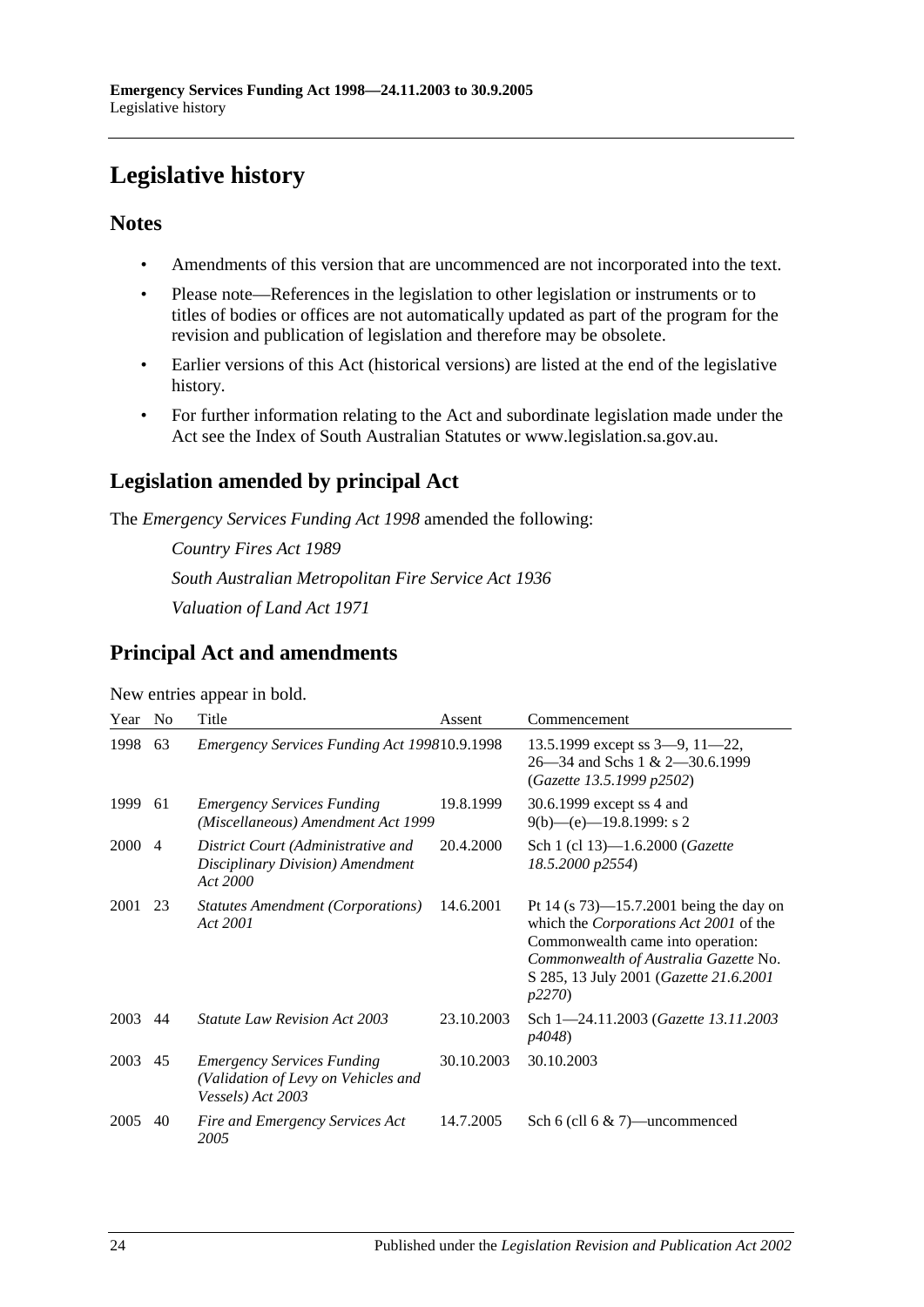# **Provisions amended**

New entries appear in bold.

Entries that relate to provisions that have been deleted appear in italics.

| Provision        | How varied                                                                      | Commencement |
|------------------|---------------------------------------------------------------------------------|--------------|
| Long title       | amended by 44/2003 s 3(1) (Sch 1)                                               | 24.11.2003   |
| Pt1              |                                                                                 |              |
| s <sub>2</sub>   | deleted by $44/2003$ s $3(1)$ (Sch 1)                                           | 24.11.2003   |
| s 3              |                                                                                 |              |
| $s \; 3(1)$      |                                                                                 |              |
| owner            | amended by $61/1999$ s $3(a)$                                                   | 30.6.1999    |
| $s \frac{3}{1a}$ | inserted by $61/1999$ s $3(b)$                                                  | 30.6.1999    |
| Pt 2             | deleted by $61/1999 s 4$                                                        | 19.8.1999    |
| Pt 3             |                                                                                 |              |
| s <sub>5</sub>   |                                                                                 |              |
| s 5(2)           | amended by $61/1999$ s $5(a)$                                                   | 30.6.1999    |
| $s\ 5(2a)$       | inserted by 61/1999 s 5(b)                                                      | 30.6.1999    |
| s 5(10)          | inserted by $61/1999$ s $5(c)$                                                  | 30.6.1999    |
| s 5A             | inserted by $61/1999$ s 6                                                       | 30.6.1999    |
| s <sub>8</sub>   |                                                                                 |              |
| s(5)             |                                                                                 |              |
| the relevant day | substituted by 61/1999 s 7                                                      | 30.6.1999    |
| s 9              |                                                                                 |              |
| $s \, 9(2)$      | amended by 61/1999 s 8                                                          | 30.6.1999    |
| s 10             |                                                                                 |              |
| 10(1)            | amended by $61/1999$ s $9(a)$                                                   | 30.6.1999    |
| s 10(5)          | amended by 61/1999 s 9(b)                                                       | 19.8.1999    |
| s 10(5a)         | inserted by $61/1999$ s $9(c)$                                                  | 19.8.1999    |
| s 10(6)          | (c) deleted by $61/1999$ s $9(d)$                                               | 19.8.1999    |
| s 10(7)          | amended by $61/1999$ s $9(e)$                                                   | 19.8.1999    |
| 10(8)            | amended by 61/1999 s 9(f)                                                       | 30.6.1999    |
| s 11             | amended by 61/1999 s 10                                                         | 30.6.1999    |
|                  | expired: s 11(5)-omitted under Legislation<br>Revision and Publication Act 2002 | (30.6.2002)  |
| s 12             |                                                                                 |              |
| s 12(3)          | amended by 61/1999 s 11                                                         | 30.6.1999    |
| s 14             | substituted by 61/1999 s 12                                                     | 30.6.1999    |
| s 15             |                                                                                 |              |
| s 15(1)          | amended by 61/1999 s 13                                                         | 30.6.1999    |
| s 16             |                                                                                 |              |
| s 16(1)          | amended by 61/1999 s 14                                                         | 30.6.1999    |
| s 24             |                                                                                 |              |
| $s\,24(2)$       | amended by 45/2003 s 2(1)                                                       | 30.10.2003   |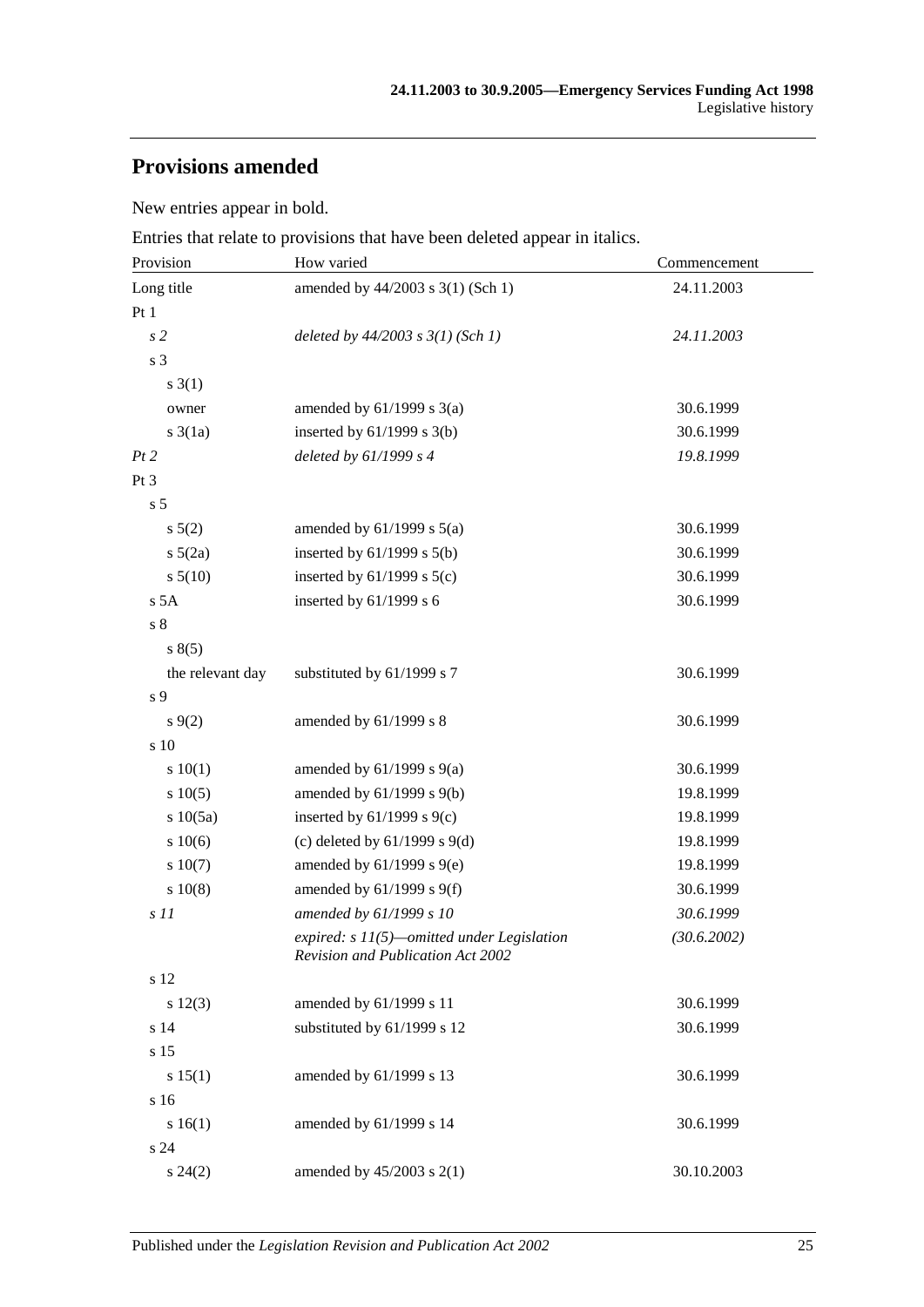| $s\,24(2a)$               | inserted by $45/2003$ s $2(2)$                               | 30.10.2003 |
|---------------------------|--------------------------------------------------------------|------------|
| $s\,24(7)$                | amended by $61/1999$ s $15(a)$ , (b)                         | 30.6.1999  |
| $s\,24(8)$                | amended by 61/1999 s 15(c)                                   | 30.6.1999  |
| s <sub>26</sub>           |                                                              |            |
| $s \; 26(4)$              | amended by 4/2000 s 9(1) (Sch 1 cl 13)                       | 1.6.2000   |
| Pt 4                      |                                                              |            |
| s <sub>28</sub>           |                                                              |            |
| $s\,28(3)$                | amended by 61/1999 s 16                                      | 30.6.1999  |
| Pt 5                      |                                                              |            |
| s 32                      |                                                              |            |
| $s \, 32(2)$              | amended by 61/1999 s 17                                      | 30.6.1999  |
| $s \, 32(3)$              | substituted by 23/2001 s 73                                  | 15.7.2001  |
| s 33                      |                                                              |            |
| $s \, 33(1)$              | amended by $61/1999$ s $18(a)$ , (b)                         | 30.6.1999  |
| $s \frac{33(3) - (5)}{2}$ | inserted by $61/1999$ s $18(c)$                              | 30.6.1999  |
| s33A                      | inserted by 61/1999 s 19                                     | 30.6.1999  |
| Sch 1                     | designated as cll 1 and 2 by $44/2003$ s 3(1)<br>(Sch 1)     | 24.11.2003 |
| Sch <sub>2</sub>          | heading amended by $44/2003$ s 3(1) (Sch 1)                  | 24.11.2003 |
|                           | heading preceding cl 1 deleted by $44/2003$ s $3(1)$ (Sch 1) | 24.11.2003 |
| $ell 1 - 3$               | deleted by $44/2003$ s $3(1)$ (Sch 1)                        | 24.11.2003 |
|                           | heading preceding cl 4 deleted by $44/2003$ s $3(1)$ (Sch 1) | 24.11.2003 |
| cl 4A                     | inserted by 61/1999 s 20                                     | 30.6.1999  |

## **Transitional etc provisions associated with Act or amendments**

## *Emergency Services Funding (Validation of Levy on Vehicles and Vessels) Act 2003*

## **2—Interpretation**

In this Act, unless the contrary intention appears—

*Act* means the *[Emergency Services Funding Act](http://www.legislation.sa.gov.au/index.aspx?action=legref&type=act&legtitle=Emergency%20Services%20Funding%20Act%201998) 1998*;

*levy* means the levy under Part 3 Division 2 of the Act;

*notice* means the notice under section 24 of the Act, published in the Gazette on 2 June 1999, declaring the amount of the levy (*Gazette 30.10.2003 p2917*);

*relevant financial years* means the 2001/2002, 2002/2003 and 2003/2004 financial years.

## **3—Validation of certain administrative acts and payments**

(1) Despite the terms of the notice and any provision of the Act, the notice applies in all respects, and will be taken to have always so applied, in relation to the relevant financial years as if the relevant financial years were specified in the notice as financial years in relation to which the notice applies.